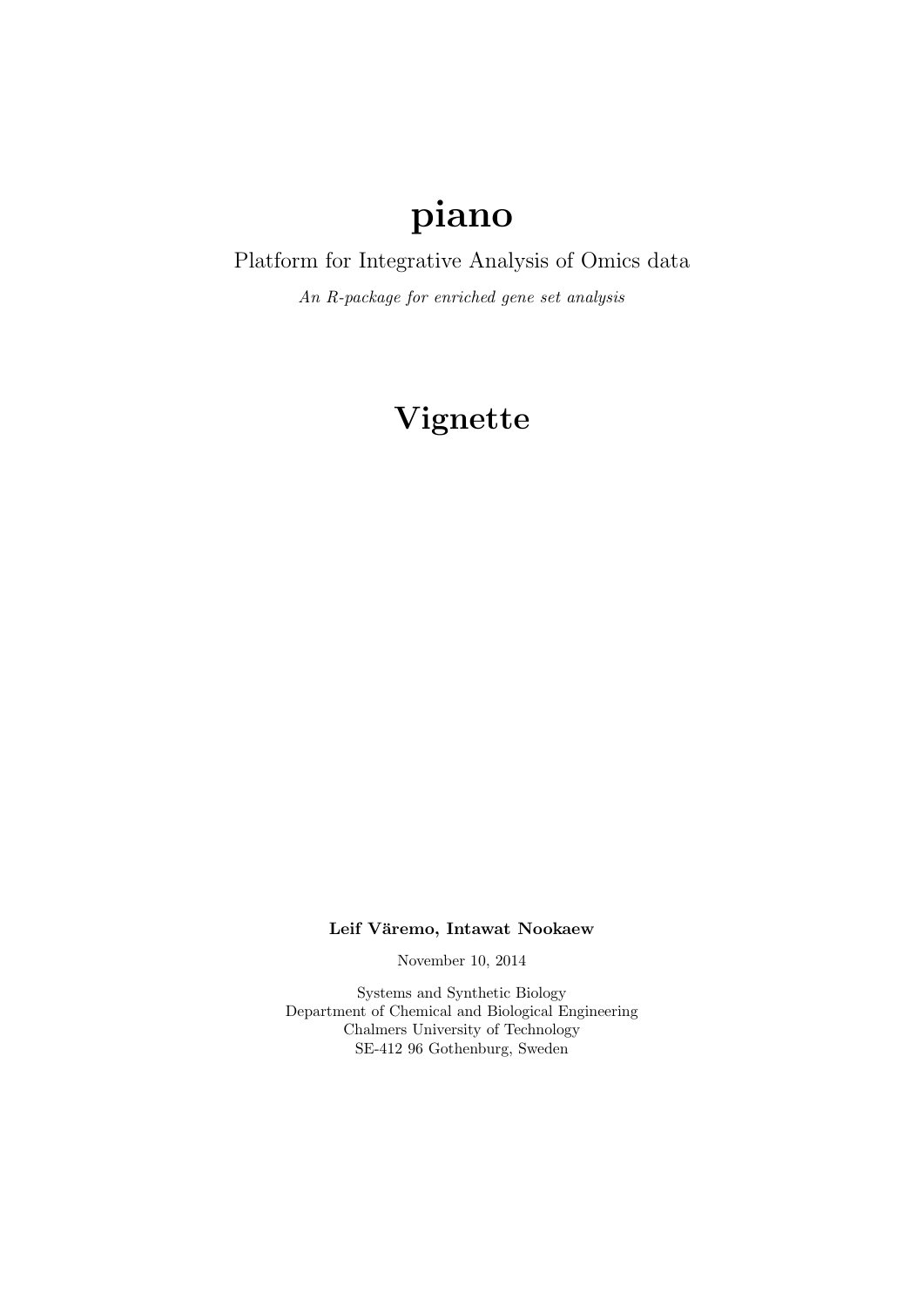# Contents

| $\mathbf{1}$ |     | Introduction                                                                                       | 3                |  |  |  |
|--------------|-----|----------------------------------------------------------------------------------------------------|------------------|--|--|--|
|              | 1.1 |                                                                                                    | 3                |  |  |  |
|              | 1.2 |                                                                                                    | 3                |  |  |  |
| $\mathbf{2}$ |     | Getting started                                                                                    | $\boldsymbol{4}$ |  |  |  |
|              | 2.1 |                                                                                                    | $\overline{4}$   |  |  |  |
|              | 2.2 |                                                                                                    | $\overline{4}$   |  |  |  |
| 3            |     | $\overline{5}$<br>Microarray analysis                                                              |                  |  |  |  |
|              | 3.1 |                                                                                                    | $\overline{5}$   |  |  |  |
|              | 3.2 |                                                                                                    | 8                |  |  |  |
|              | 3.3 |                                                                                                    | 9                |  |  |  |
| 4            |     | Gene set analysis                                                                                  | 12               |  |  |  |
|              | 4.1 | Introduction to gene set analysis $\ldots \ldots \ldots \ldots \ldots \ldots \ldots \ldots \ldots$ | 12               |  |  |  |
|              | 4.2 |                                                                                                    | 12               |  |  |  |
|              | 4.3 |                                                                                                    | 14               |  |  |  |
|              | 4.4 |                                                                                                    | 15               |  |  |  |
|              |     | 4.4.1                                                                                              | 15               |  |  |  |
|              |     | 4.4.2                                                                                              | 15               |  |  |  |
|              |     | 4.4.3                                                                                              | 18               |  |  |  |
|              | 4.5 |                                                                                                    | 18               |  |  |  |
|              |     | 4.5.1<br>Example 1: A yeast microarray data set and GO terms                                       | 18               |  |  |  |
|              |     | 4.5.2                                                                                              | 21               |  |  |  |
|              | 4.6 |                                                                                                    | 26               |  |  |  |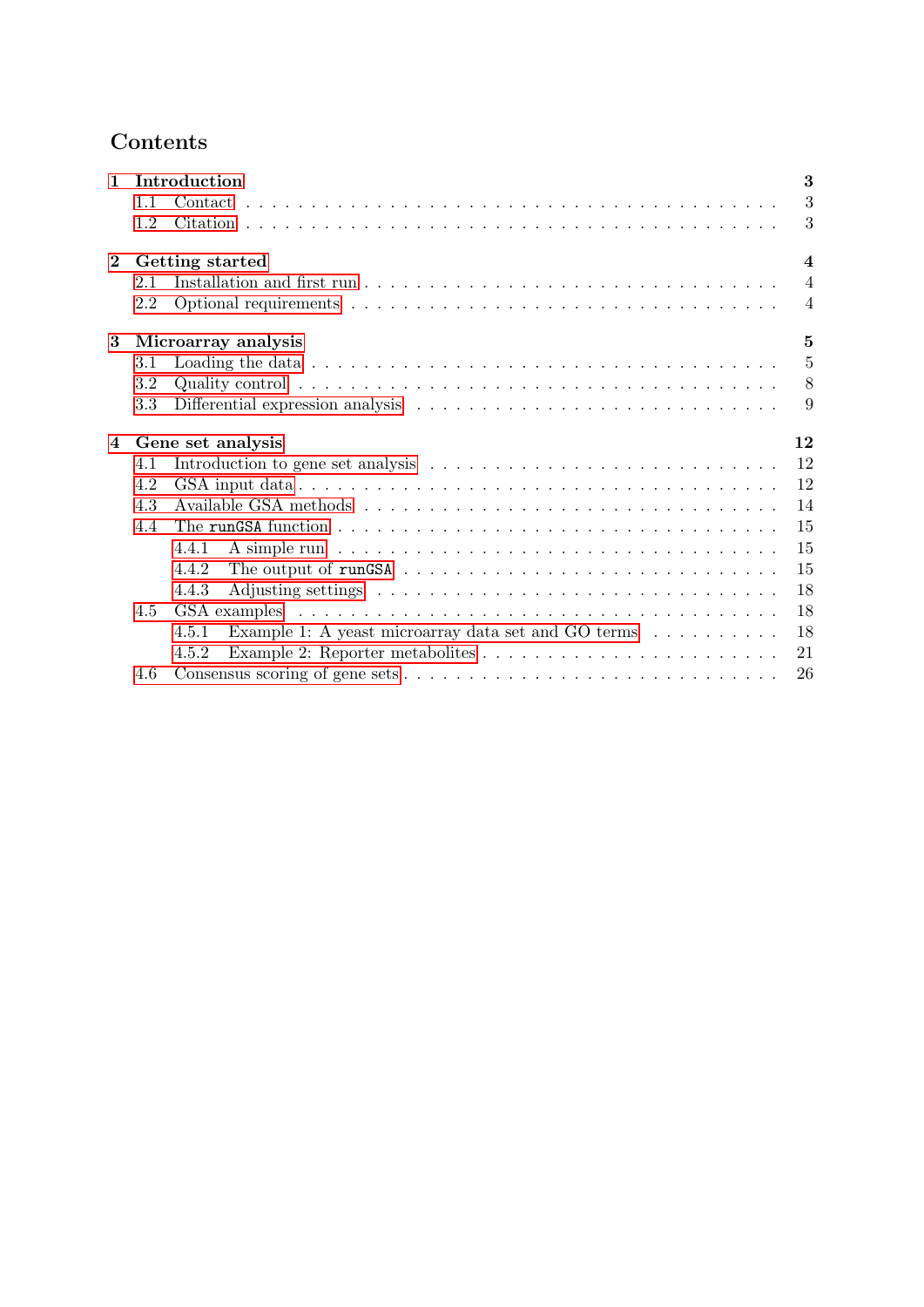# <span id="page-2-0"></span>1 Introduction

The piano package is intended as a platform for performing gene set analysis (GSA) using a selection of available methods (some of which are also implemented in separate packages or other software). The advantage with using piano is that all of these methods can be run using the same setup, resulting in minimal effort for the user when switching between methods. Additionally, piano contains a new approach which divides the gene set results into directionality classes, giving deeper information. Further on, piano contains functions to perform consensus analysis using different GSA methods. The details are presented in [\[1\]](#page-28-0) and are briefly discussed in Section [4](#page-11-0) - Gene set analysis.

Piano also contains simple functions for basic microarray analysis. The purpose is to offer a seamless analysis workflow, starting from raw microarray data and ending with GSA results. Of course other packages and software can be used for the microarray processing and analysis prior to using piano for GSA, and of course other data than microarray data (e.g. RNA-seq data) can be used as input to the GSA.

Section [2](#page-3-0) covers installation, Section [3](#page-4-0) covers microarray analysis and Section [4](#page-11-0) covers GSA. More specific information, than mentioned in this introduction, regarding these topics can be found in each section below.

### <span id="page-2-1"></span>1.1 Contact

For questions regarding piano, contact the authors, Leif Väremo and Intawat Nookaew at piano.rpkg@gmail.com.

# <span id="page-2-2"></span>1.2 Citation

If you use piano in your research please cite:

Väremo, L., Nielsen, J., Nookaew, I. (2013) Enriching the gene set analysis of genome-wide data by incorporating directionality of gene expression and combining statistical hypotheses and methods. Nucleic Acids Research. 41 (8), 4378-4391. doi:10.1093/nar/gkt111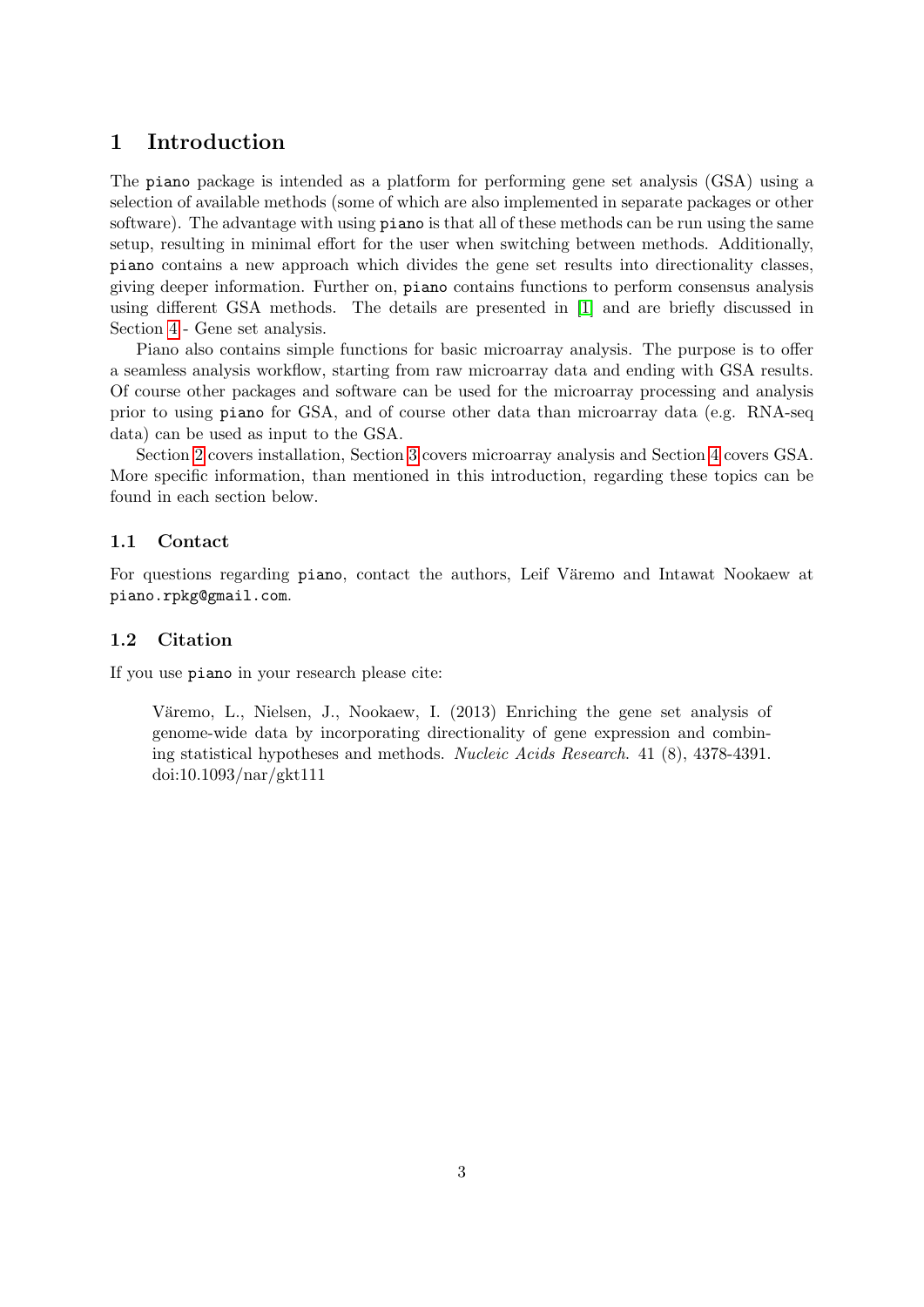# <span id="page-3-0"></span>2 Getting started

A general introduction to R and apropriate tutorials can be found online, e.g. on the CRAN webpage (<http://cran.r-project.org/>).

# <span id="page-3-1"></span>2.1 Installation and first run

Install piano by typing in R:

```
> source("http://www.bioconductor.org/biocLite.R")
> biocLite("piano")
```
Once everything is installed you can load piano into your workspace:

```
> library(piano)
```
Note that this command has to be run every time you restart R in order to be able to use the functions in piano. To get immediate help on piano or any of its functions (e.g. runGSA), type:

> ?piano > ?runGSA

# <span id="page-3-2"></span>2.2 Optional requirements

To install all optionally required packages, simply run:

```
> source("http://www.bioconductor.org/biocLite.R")
```

```
> biocLite("piano", dependencies=TRUE)
```
This should install everything you need! If you only want to install selected packages, use the following guidelines:

If you plan to use piano for basic microarray analysis (e.g. normalization of raw-data, quality control and differential expression analysis) it is suggested that you also install the following packages for full functionality:

```
> pkgs <- c("yeast2.db", "limma", "affy", "plier", "affyPLM", "gtools", "plotrix")
> source("http://www.bioconductor.org/biocLite.R")
> biocLite(pkgs)
```
If you wish to import SBML models to be used to define gene sets you will need the Bioconductor package rsbml. Note that rsbml requires the open-source API LibSBML to be installed on your system (see <http://sbml.org/Downloads> and rsbml at [Bioconductor\)](http://bioconductor.org).

In order to run all the examples in this vignette, you will also need the Bioconductor package biomaRt.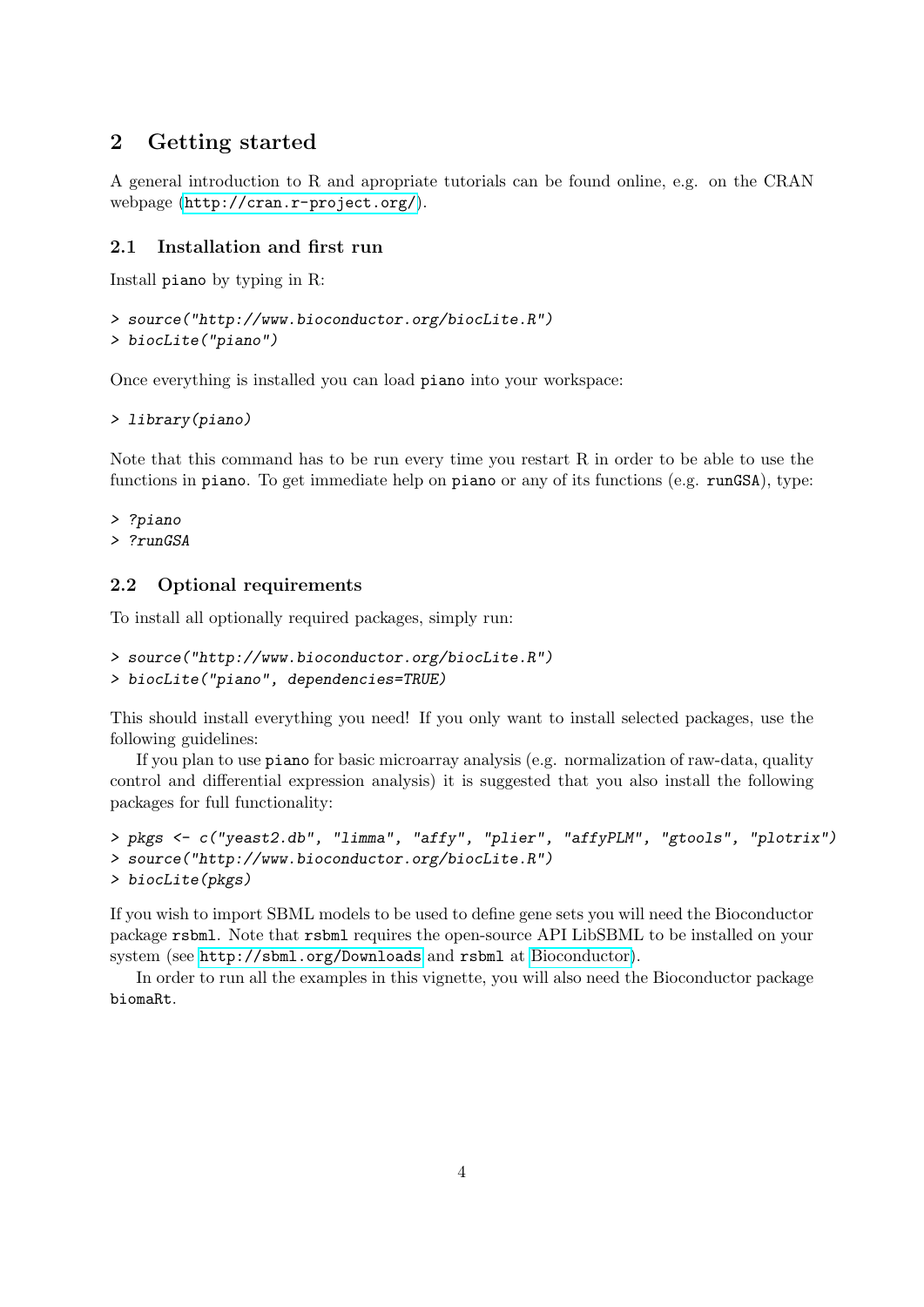# <span id="page-4-0"></span>3 Microarray analysis

This section will cover the use of piano for basic microarray analysis. For instructions on the major purpose of piano, gene set analysis (GSA), please see the next section. A common starting point of gene set analysis is gene expression data, commonly provided by microarrays although the use of other technologies, such as RNA-sequencing, are increasing. The purpose with the microarray analysis functions in piano is to provide the user with basic and simple steps to transform raw data into statistics that are appropriate as input to the GSA. Of course it is perfectly possible to use other packages or software to analyze data prior to continuing with GSA using piano, and of course the input data to runGSA is not limited to gene expression data.

Essentially, the microarray analysis functions are wrappers around the popular and widely used packages affy and limma. Hence, for more advanced analysis the user is referred directly to those packages. The microarray analysis workflow in piano is as follows: (1) loading raw or normalized data for preprocessing (loadMAdata), (2) performing quality control (runQC) and (3) checking for differential expression (diffExp). After these steps it is possible, if one wishes, to continue with GSA.

#### <span id="page-4-1"></span>3.1 Loading the data

NAE3 "aerobic" "Nlim" NAN1 "anaerobic" "Nlim"

The starting point for the microarray analysis is the loadMAdata function. Typically you want to load a set of CEL files. This also requires a setup file which describes the experimental setup and assigns each CEL file to a specific condition. This file can be created e.g. in Notepad or Excel and saved as a tab-delimited text file. If you name the file "setup.txt" loadMAdata will find it automatically. It is also possible to create the setup directly in R:

```
> # An example setup:
> oxygen <- c("aerobic","anaerobic")
> limitation <- c("Clim","Nlim")
> mySetup <- cbind(oxygen[c(1,1,1,2,2,2,1,1,1,2,2,2)],
+ limitation[c(1,1,1,1,1,1,2,2,2,2,2,2)])
> # The rownames correspond to the CEL-file names (CAE1.CEL etc):
> rownames(mySetup) <- c("CAE1","CAE2","CAE3","CAN1","CAN2","CAN3",
+ "NAE1","NAE2","NAE3","NAN1","NAN2","NAN3")
> colnames(mySetup) <- c("oxygen","limitation")
> # The final setup object can look like this:
> mySetup
    oxygen limitation
CAE1 "aerobic" "Clim"
CAE2 "aerobic" "Clim"
CAE3 "aerobic" "Clim"
CAN1 "anaerobic" "Clim"
CAN2 "anaerobic" "Clim"
CAN3 "anaerobic" "Clim"
NAE1 "aerobic" "Nlim"
NAE2 "aerobic" "Nlim"
```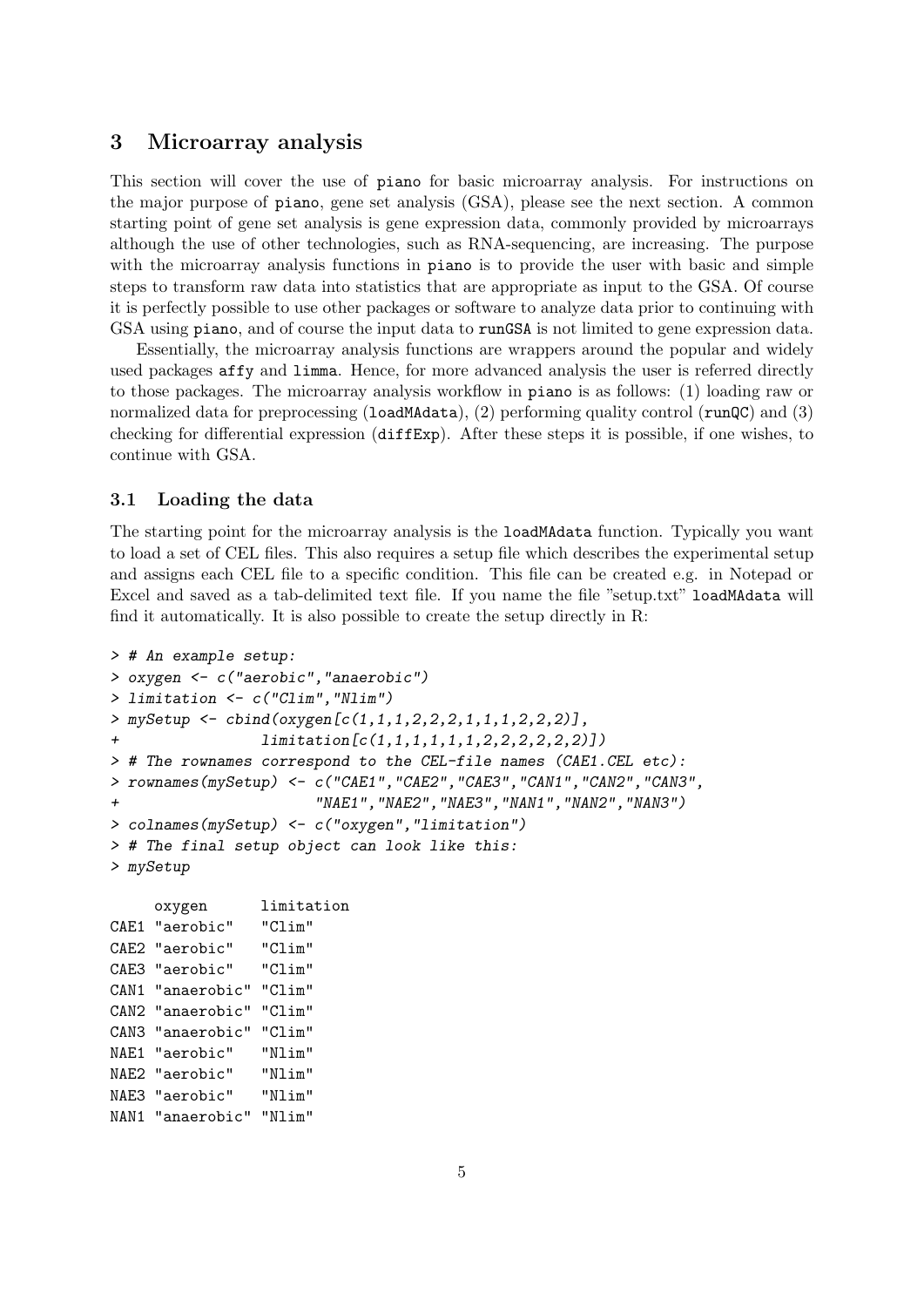```
NAN2 "anaerobic" "Nlim"
NAN3 "anaerobic" "Nlim"
```
No matter if you make the setup in R or in a tab delimited text file, the format should be as follows: The first column (the rownames if in R) should contain the names of the CEL files and additional columns should assign attributes in some category to each array.

Once you have your setup, either as a file or an object in R, make sure that you are in the directory of your CEL files, then run:

```
> # If you have the experimental setup in a file named setup.txt in the
> # working directory:
> myArrayData <- loadMAdata()
>
> # If you have the experimental setup in an object mySetup:
myArrayData <- loadMAdata(setup=mySetup)
```
The above commands are assuming that you are using yeast 2.0 CEL files, and in this case the correct annotation and filtering will be applied automatically. If you are using other arrays (or want to use a custom annotation) you can add the annotation separately. This is done through the argument annotation, pointed to either a data.frame or the file-name of a tab delimited text file containing the columns: Probeset ID (the rownames if you use a data.frame), Gene Name, Chromosome and Chromosome location. If only the Gene Names are available the two other columns can be set to arbitrary values (e.g. 1), but are still required. The Chromosome and Chromosome location info is only used in the polar plot (see below).

The loadMAdata function will normalize the raw data (by default using the plier algorithm). Further on, you can choose whether or not to filter the normalized data, through the filter argument. If you set this to TRUE only probesets that are included in the annotation will be kept for further analysis.

It is also possible to load already normalized data, either from a separate file or from a data.frame in R. The first column (or rownames if object in R) should be the probeset IDs and correspond to the ones used in the annotation. The column headers should match the names used in the setup. Note that if you are loading pre-normalized Yeast 2.0 data, you need to specify platform="yeast2" in order to get automatic annotation. In other cases just leave this argument to its default (platform=NULL) and supply separate optional annotation as described above.

For more details see the help page on loadMAdata (> ?loadMAdata). To have an example in this vignette we will load data included in the piano package, which is microarray data from yeast cultivated in aerobic and anaerobic conditions using either carbon limited or nitrogen limited media [\[2\]](#page-28-1). When we load this data we also use the datadir argument to specify the location of the data, since it is not in our working directory:

```
> # Get path to example data and setup files:
> dataPath <- system.file("extdata", package="piano")
> # Load pre-normalized data:
> myArrayData <- loadMAdata(datadir=dataPath,
+ dataNorm="norm_data.txt.gz",
+ platform="yeast2")
```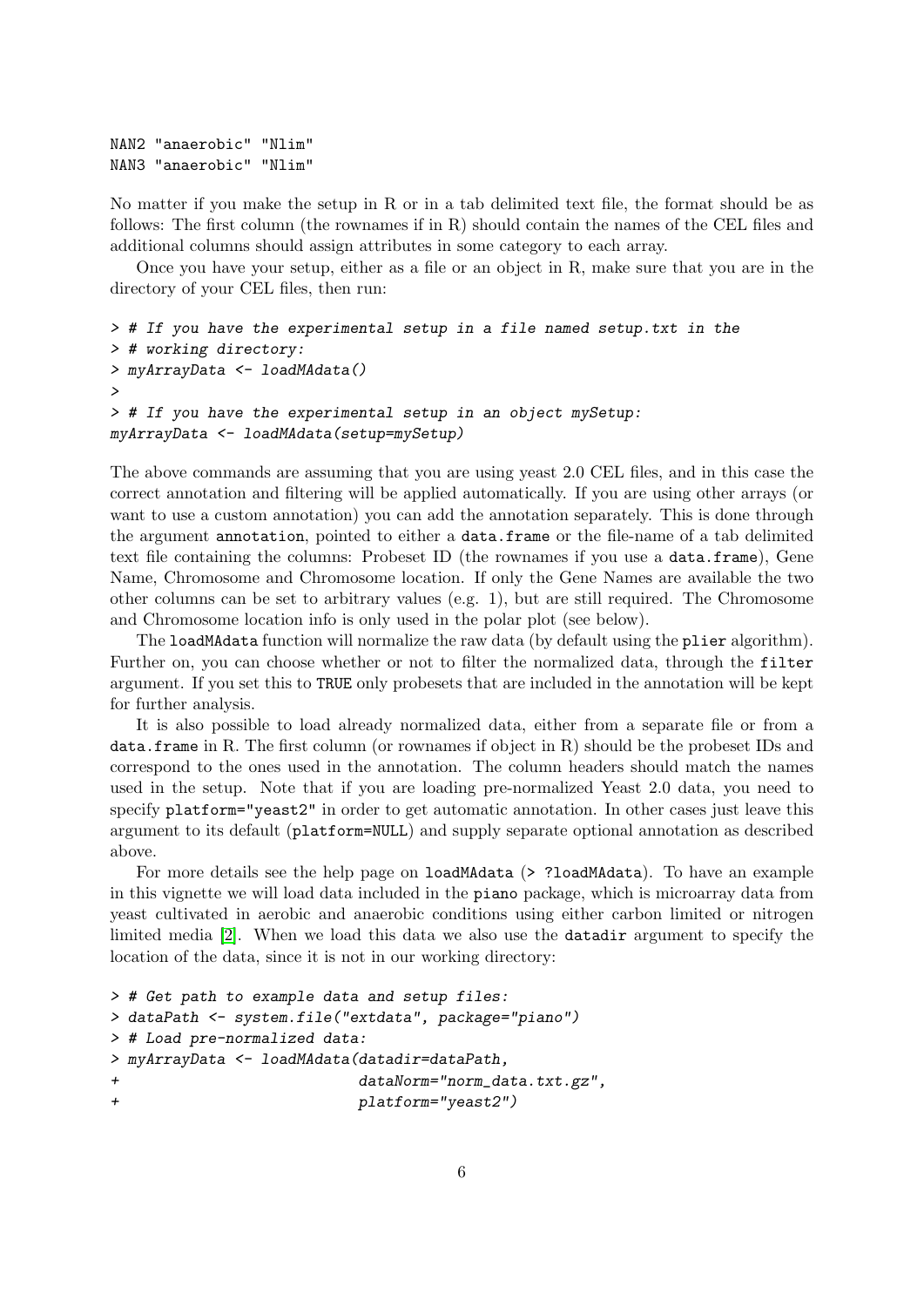The loadMAdata function will return a list-like object of class ArrayData, in this case stored in myArrayData, containing the elements: dataRaw, dataNorm, setup and annotation:

```
> myArrayData
```

```
ArrayData object
```

| dataNorm: | data frame containing normalized expression values       |
|-----------|----------------------------------------------------------|
|           | samples: 12                                              |
|           | genes: 5705                                              |
| setup:    | data frame containing experimental setup                 |
|           | samples: 12                                              |
|           | factor categories: 2                                     |
|           | annotation: data frame containing annotation information |
|           | genes: 5705                                              |

You can examine these elements to see that they were correctly loaded:

# > # Check the setup: > myArrayData\$setup

|       |                | oxygen limitation |
|-------|----------------|-------------------|
| CAE1  | aerobic        | C1im              |
| CAE2  | aerobic        | Clim              |
| CAE3  | aerobic        | Clim              |
| CAN1. | anaerobic      | Clim              |
|       | CAN2 anaerobic | Clim              |
| CAN3  | anaerobic      | Clim              |
| NAF.1 | aerobic        | Nlim              |
| NAE2  | aerobic        | Nlim              |
| NAF.3 | aerobic        | Nlim              |
| NAN 1 | anaerobic      | Nlim              |
|       | NAN2 anaerobic | Nlim              |
| NAN3  | anaerobic      | Nlim              |

> # Check the annotation (top 10 rows): > myArrayData\$annotation[1:10,]

|                        |         | geneName chromosome | start      |
|------------------------|---------|---------------------|------------|
| 1769308_at             | YKR009C | 11                  | -454352    |
| 1769311_at             | YDL157C | 4                   | $-174232$  |
| 1769312_at             | YER059W | 5.                  | 272624     |
| 1769313_at             | YGL059W | 7                   | 392223     |
| 1769314_at             | YDR481C |                     | 4 -1418550 |
| 1769317_at             | YML113W | 13                  | 44045      |
| 1769319_at             | YIL157C | 9                   | $-46949$   |
| 1769320_at             | YPR003C | 16                  | $-561504$  |
| 1769321_at             | YNR074C | 14                  | $-777602$  |
| 1769322_s_at YLR154C-H |         | 12                  | $-468827$  |

Note that depending on the input dataRaw and/or annotation may be excluded.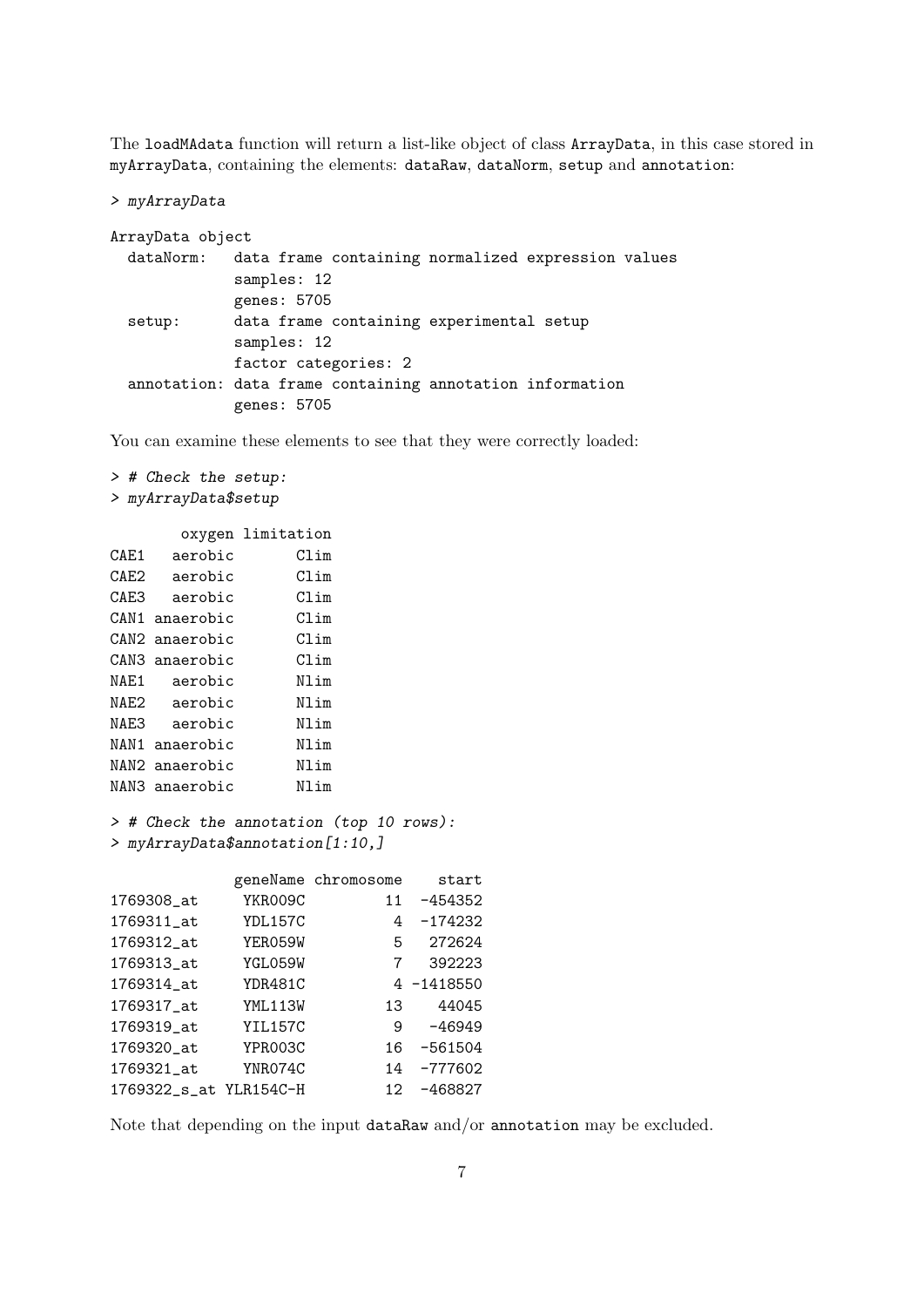# <span id="page-7-0"></span>3.2 Quality control

There are many quality control methods implemented in R. The runQC function collects a selection of these methods and lets you run them on your loaded and preprocessed data (Figure [1\)](#page-7-1). The methods that are possible to run depends on if you started from raw data or not. To run all quality control methods possible for your data, simply type:

### > runQC(myArrayData)

In this case a warning message will be given that rnaDeg and nuseRle could not be run due to that no raw data was available (since we started with pre-normalized data using loadMAdata). If you wish to run only selected quality control methods this can be specified by a true/false statement for each appropriate argument. For instance:

```
> # To only run the PCA:
> runQC(myArrayData, rnaDeg=FALSE, nuseRle=FALSE, hist=FALSE,
+ boxplot=FALSE, pca=TRUE)
> # Additionally, for the PCA you can specify other colors:
> runQC(myArrayData, rnaDeg=FALSE, nuseRle=FALSE, hist=FALSE,
+ boxplot=FALSE, pca=TRUE, colors=c("cyan","orange"))
```
The quality control may result in the decision to remove some bad arrays, in that case remove those and reload your data again with loadMAdata.

<span id="page-7-1"></span>

Figure 1: Example of figures that are produced by the runQC function.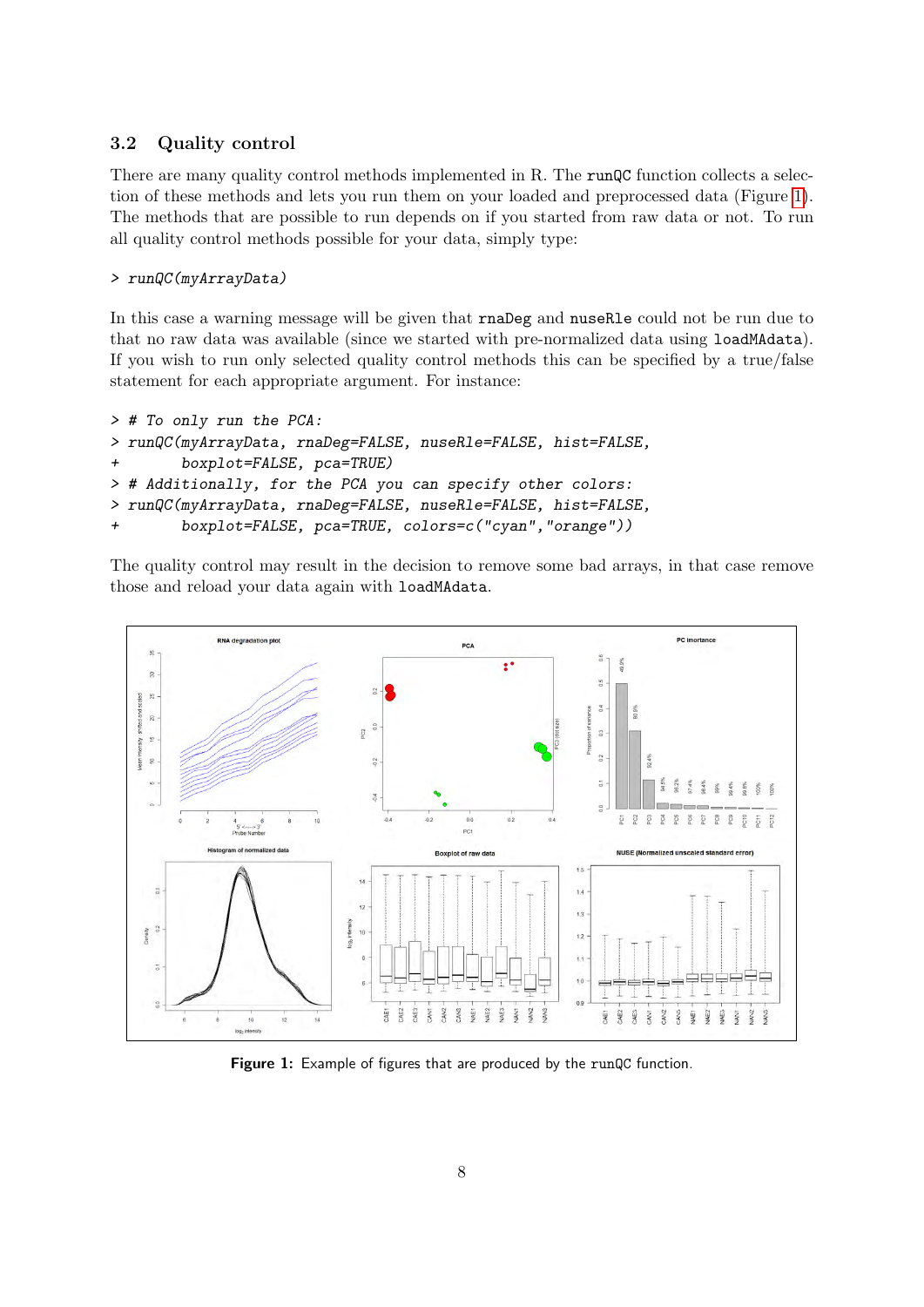#### <span id="page-8-0"></span>3.3 Differential expression analysis

Once you have loaded and preprocessed the data and checked the quality, the next step is to check for differentially expressed genes. The piano package uses the linear models approach of the limma package [\[3\]](#page-28-2). Differential expression analysis can be carried out in many ways. Since the microarray analysis of piano aims to be simple and straight-forward, the options are limited to the most common approach. Here, you are required to define two conditions that are to be compared, and genes that differ in expression between these conditions will be detected. In order to see the conditions that are assigned to each microarray, use the extractFactors function:

#### > extractFactors(myArrayData)

#### \$factors

factors CAE1 aerobic\_Clim CAE2 aerobic Clim CAE3 aerobic\_Clim CAN1 anaerobic\_Clim CAN2 anaerobic\_Clim CAN3 anaerobic\_Clim NAE1 aerobic\_Nlim NAE2 aerobic\_Nlim NAE3 aerobic\_Nlim NAN1 anaerobic\_Nlim NAN2 anaerobic\_Nlim NAN3 anaerobic\_Nlim

```
$uniqueFactors
[1] "aerobic_Clim" "anaerobic_Clim" "aerobic_Nlim" "anaerobic_Nlim"
```
The conditions is simply a merge of the columns of the setup, if these get to specific, try to reduce the number of columns in the setup. In our case we have four unique conditions. As an example, we choose to compare yeast cultured in aerobic conditions to yeast in anaerobic conditions, for carbon limited and nitrogen limited media, separately. To do so, we will use the diffExp function:

```
> pfc <- diffExp(myArrayData, contrasts=c("aerobic_Clim - anaerobic_Clim",
                                         "aerobic_Nlim - anaerobic_Nlim")
```
Note that the compared conditions, called contrasts, are defined in a character vector, where each condition is separated from the condition it will be compared to, with a " - " (do not forget the spaces). The names of the conditions should match those returned by extractFactors. The diffExp function returns a list (stored in pfc in the example above) with the elements pValues, foldChanges and resTable, containing the statistics returned by topTable (in limma). By default the p-values are adjusted for multiple testing using FDR. To view e.g. the top five significant genes for each contrast:

```
> # Sort genes in "aerobic_Clim - anaerobic_Clim" according to adjusted p-value:
> ii <- sort(pfc$resTable[[1]]$adj.P.Val, index.return=TRUE)$ix
> pfc$resTable[[1]][ii[1:5],]
```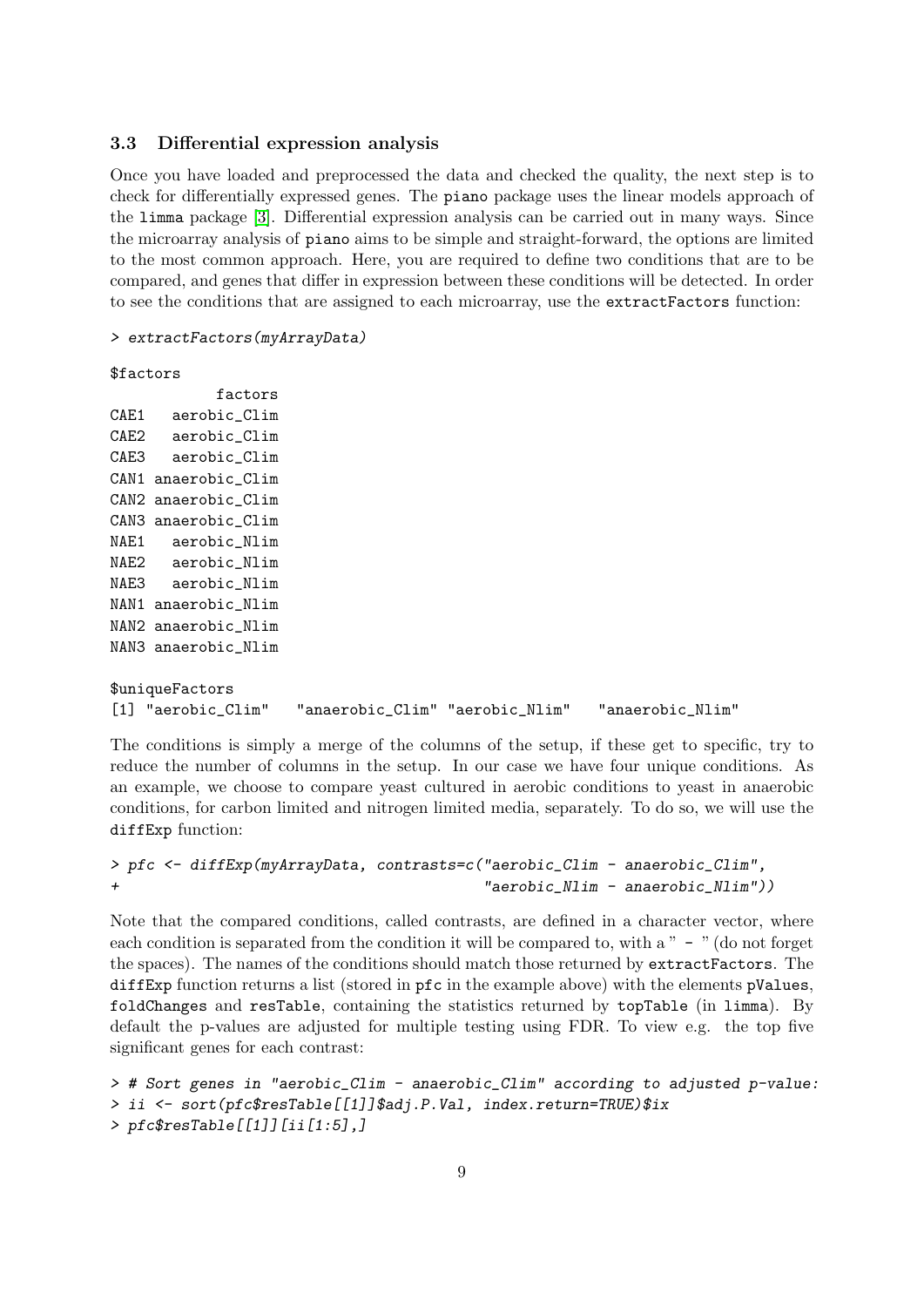<span id="page-9-0"></span>

Figure 2: Example of figures that are produced by the diffExp function.

```
ProbesetID GeneName logFC AveExpr t P.Value
2492 1774122_at YOR388C 6.129208 8.014575 80.15804 4.527221e-19
655 1770580_at YCR010C 4.859860 8.166250 46.06582 6.409365e-16
5398 1779660_at YLR174W 3.661590 9.559445 45.50038 7.531924e-16
2233 1773640_at YDR046C -4.193094 7.568842 -33.47018 4.125785e-14
5090 1779075_at YPR194C -3.291721 10.668819 -34.04934 3.300794e-14
       adj.P.Val B
2492 2.582780e-15 31.91323
655 1.432321e-12 26.56316
5398 1.432321e-12 26.42497
2233 4.707521e-11 22.80293
5090 4.707521e-11 23.01335
> # Sort genes in "aerobic_Nlim - anaerobic_Nlim" according to adjusted p-value:
> ii <- sort(pfc$resTable[[2]]$adj.P.Val, index.return=TRUE)$ix
> pfc$resTable[[2]][ii[1:5],]
     ProbesetID GeneName  logFC  AveExpr  t  P.Value
914 1771091_at YJR150C -6.530596 9.474928 -34.05358 3.295453e-14
3318 1775717_at YLR413W -4.154929 9.856378 -36.62184 1.279124e-14
4952 1778804_at YER011W -6.305222 11.226470 -33.89155 3.506346e-14
965 1771190_at YGR177C -3.399908 8.735167 -32.27216 6.625773e-14
2556 1774236_at YMR006C -3.106606 10.280228 -31.05631 1.090939e-13
       adj.P.Val B
914 6.667901e-11 22.62262
3318 6.667901e-11 23.41626
4952 6.667901e-11 22.56973
965 9.450008e-11 22.02138
2556 1.244761e-10 21.58456
```
The diffExp function also produces some plots (Figure [2\)](#page-9-0): a Venn diagram, a polar plot, a heatmap and a volcano plot. The Venn diagram shows the number of differentially expressed genes for each contrast (by default at a significance level of 0.001, see argument significance). Which genes the number represent can be accessed through the returned object, in this example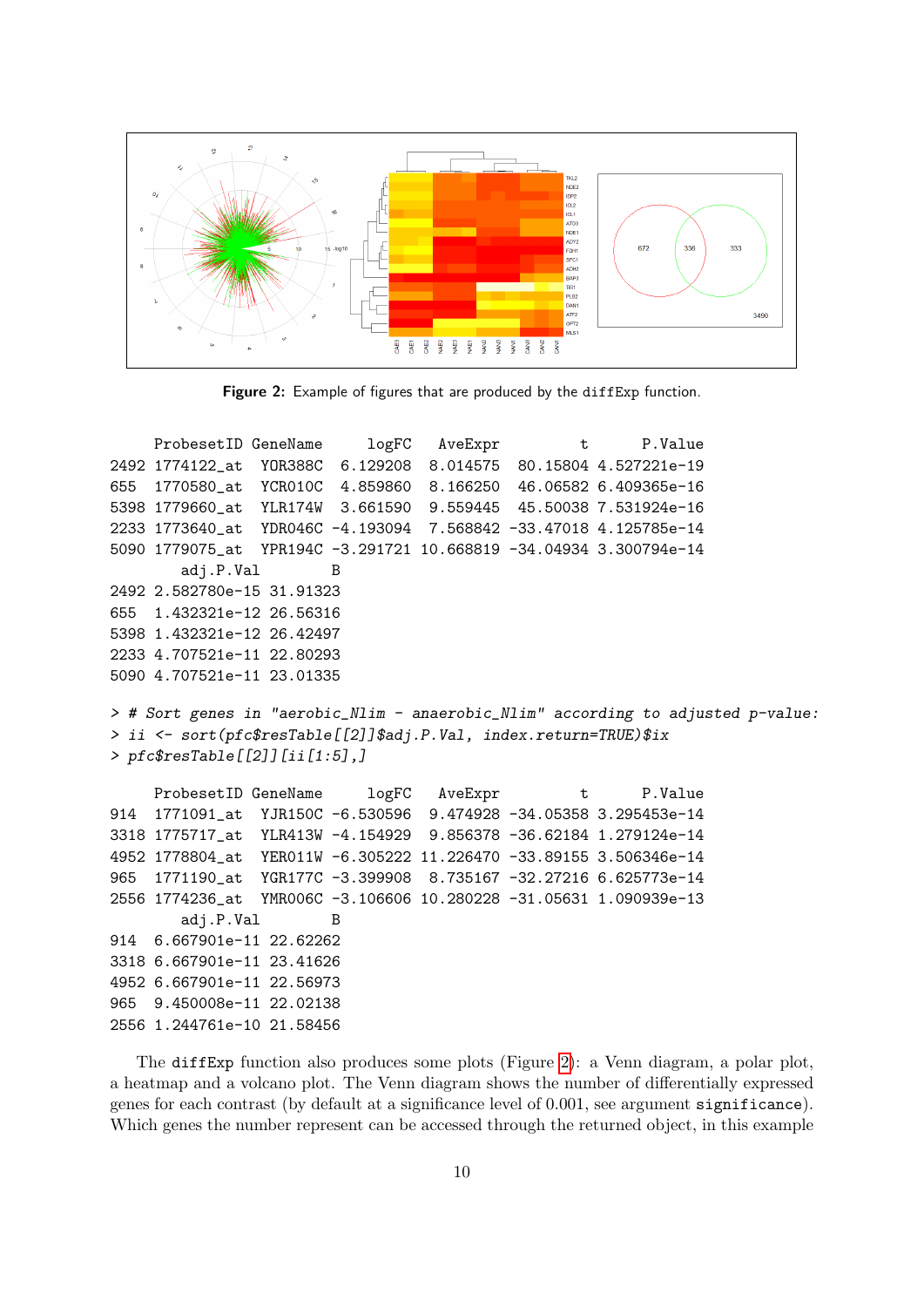pfc\$vennMembers. The polar plot gives a visualization of differential expression by plotting the -log10(p-values) against chromosomal location of each gene. The heatmap shows the expression levels of significant genes (in at least one contrast, significance cutoff controlled by the argument heatmapCutoff) for all microarrays and clusters similar expression patterns together. The volcano plot shows the magnitude of change versus the significance. Each of these plots can be turned on/off through the argument plot.

The gene-level statistics, returned by diffExp, can be used to select genes of interest for further investigation but also passed on to additional global analyses. One common analysis in this context is gene set analysis which is the main part of piano and is presented in the next section.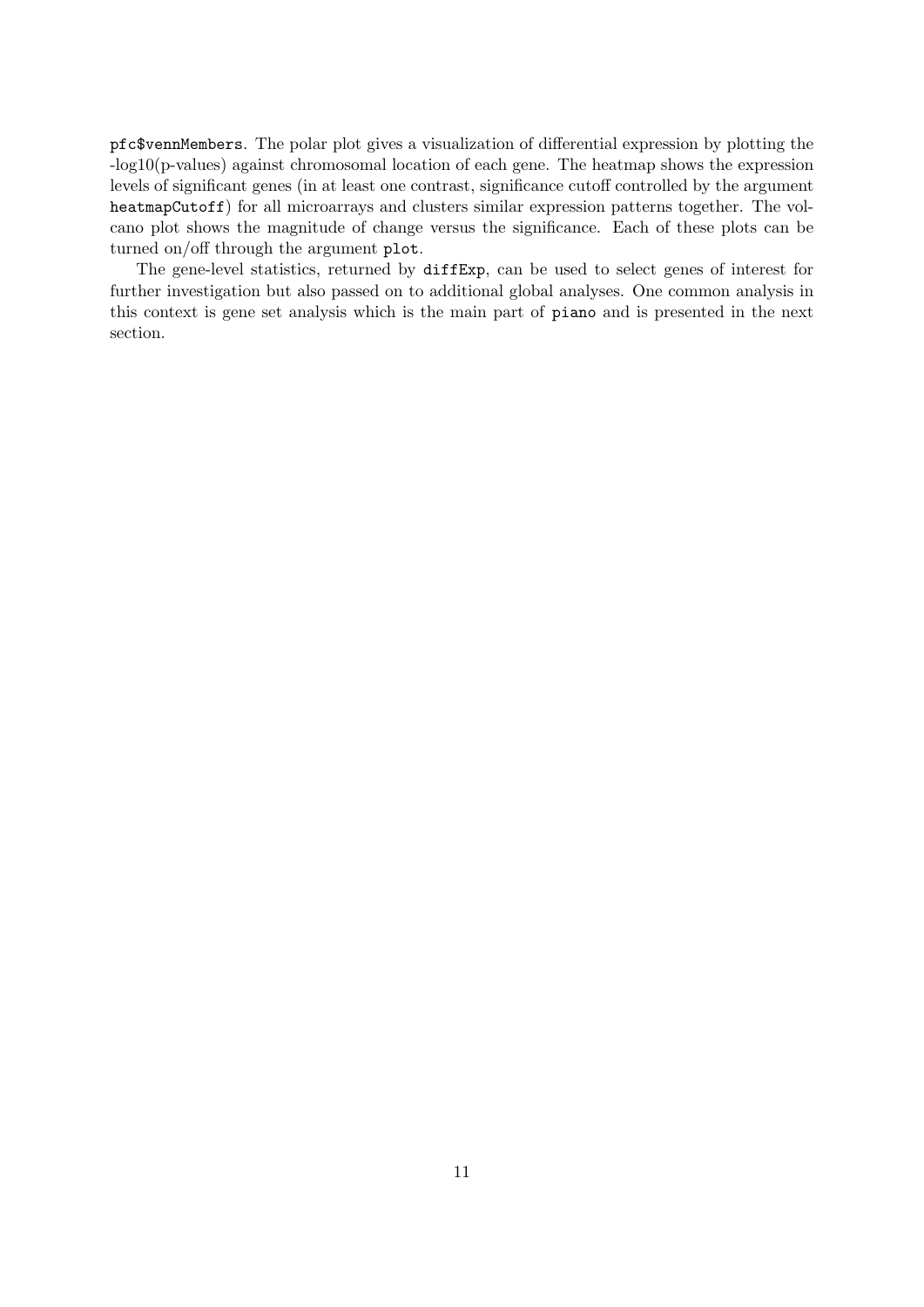# <span id="page-11-0"></span>4 Gene set analysis

This section will give an overview of how to run gene set analysis (GSA) using piano. To not get too technical, some details are left out here, but described more in detail in the documentation of each function (e.g.  $>$  ?runGSA) as well as in the piano publication and its supplementary material[\[1\]](#page-28-0). Please use these sources if interested in deeper details.

This section is organized in the following way: first a short introduction to GSA is given [\(4.1\)](#page-11-1), followed by a description of input data [\(4.2\)](#page-11-2) and available GSA methods [\(4.3\)](#page-13-0). Next the main function  $\text{runGSA}$  is described  $(4.4)$ . After this, some examples are presented to showcase what is possible to do [\(4.5\)](#page-17-1). Finally, the last part describes how different GSA runs (using different settings) can be combined into a consensus result [\(4.6\)](#page-25-0).

# <span id="page-11-1"></span>4.1 Introduction to gene set analysis

GSA is collective name of statistical methods that analyze the significance of genes, in terms of gene sets. To give a common example, genes can be grouped by GO terms so that a statistic for each GO term (gene sets in this case) can be calculated, representing the enrichment of significant genes within each GO term. One advantage with GSA is that the biological interpretation of gene-level data can be easier to assess using groups of genes that share some common property, rather than considering each single gene separately. Simply put, the GSA methods take gene-level statistics as input (i.e. a statistical value for each gene) and calculates gene set statistics for each defined group of genes (gene sets). The gene-level statistics are commonly taken from differential expression analysis of transcription data, but can in principle also be based on genome-wide association studies, proteomics or metabolomics data. For the examples in this vignette we will focus on gene-level statistics from gene expression studies.

#### <span id="page-11-2"></span>4.2 GSA input data

To run GSA, two inputs are needed:

- Gene-level statistics
- Gene set collection (GSC)

The gene-level statistics are simply represented by a one-columned dataframe (or a named vector) of numeric values (usually p-values or t-values from a differential expression analysis) with some kind of gene IDs as rownames. Just to see an example of this we can use the gene-level p-values of one of the contrasts from the microarray analysis (described in the previous section):

```
> # Get p-values from the aerobic_Clim vs anaerobic_Clim comparison:
> myPval <- pfc$pValues["aerobic_Clim - anaerobic_Clim"]
> # Display the first values and gene IDs:
> head(myPval)
        aerobic_Clim - anaerobic_Clim
1769308_at 2.662353e-08
1769311_at 3.825827e-01
1769312_at 2.300665e-01
1769313_at 3.335551e-03
1769314_at 7.228196e-05
1769317_at 4.930221e-02
```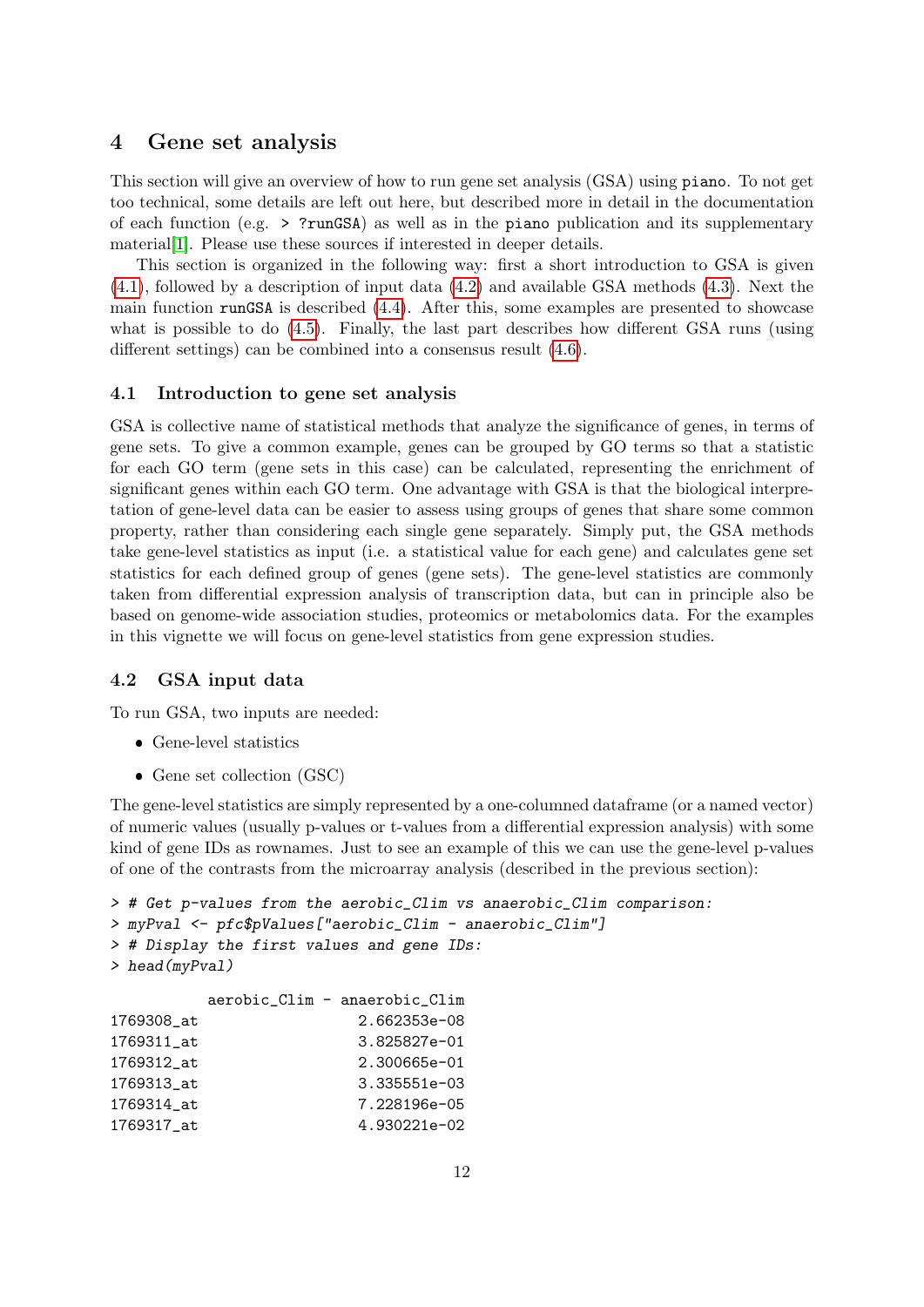Apart from gene-level statistics, an optional but common input is directions. This simply gives the direction of expression change of each gene (e.g. fold-changes). This is used to separate upregulated and down-regulated genes e.g. when p-values are used as gene-level statistics. If t-values are used as input, there is no need for directions, since this is given by the sign of each t-value.

The gene set collection should describe the grouping of genes into gene sets. This can be defined in many ways and is handled by the loadGSC function. This function loads a gene set collection into the correct format required by the runGSA function. A simple dummy example:

```
> # Custom gene to gene set mapping:
> genes2genesets <- cbind(paste("gene",c("A","A","A","B","B","C","C","C","D"),sep=""),
+ paste("set",c(1,2,3,1,3,2,3,4,4),sep=""))
> genes2genesets
      [,1] [,2][1,] "geneA" "set1"
 [2,] "geneA" "set2"
 [3,] "geneA" "set3"
 [4,] "geneB" "set1"
 [5,] "geneB" "set3"
 [6,] "geneC" "set2"
 [7,] "geneC" "set3"
 [8,] "geneC" "set4"
 [9,] "geneD" "set4"
> # Load into correct format:
> myGsc <- loadGSC(genes2genesets)
> # View summary:
> myGsc
First 4 (out of 4) gene set names:
[1] "set1" "set2" "set3" "set4"
First 4 (out of 4) gene names:
[1] "geneA" "geneB" "geneC" "geneD"
Gene set size summary:
   Min. 1st Qu. Median Mean 3rd Qu. Max.
   2.00 2.00 2.00 2.25 2.25 3.00
No additional info available.
> # View all gene sets:
> myGsc$gsc
$set1
[1] "geneA" "geneB"
```

```
$set2
```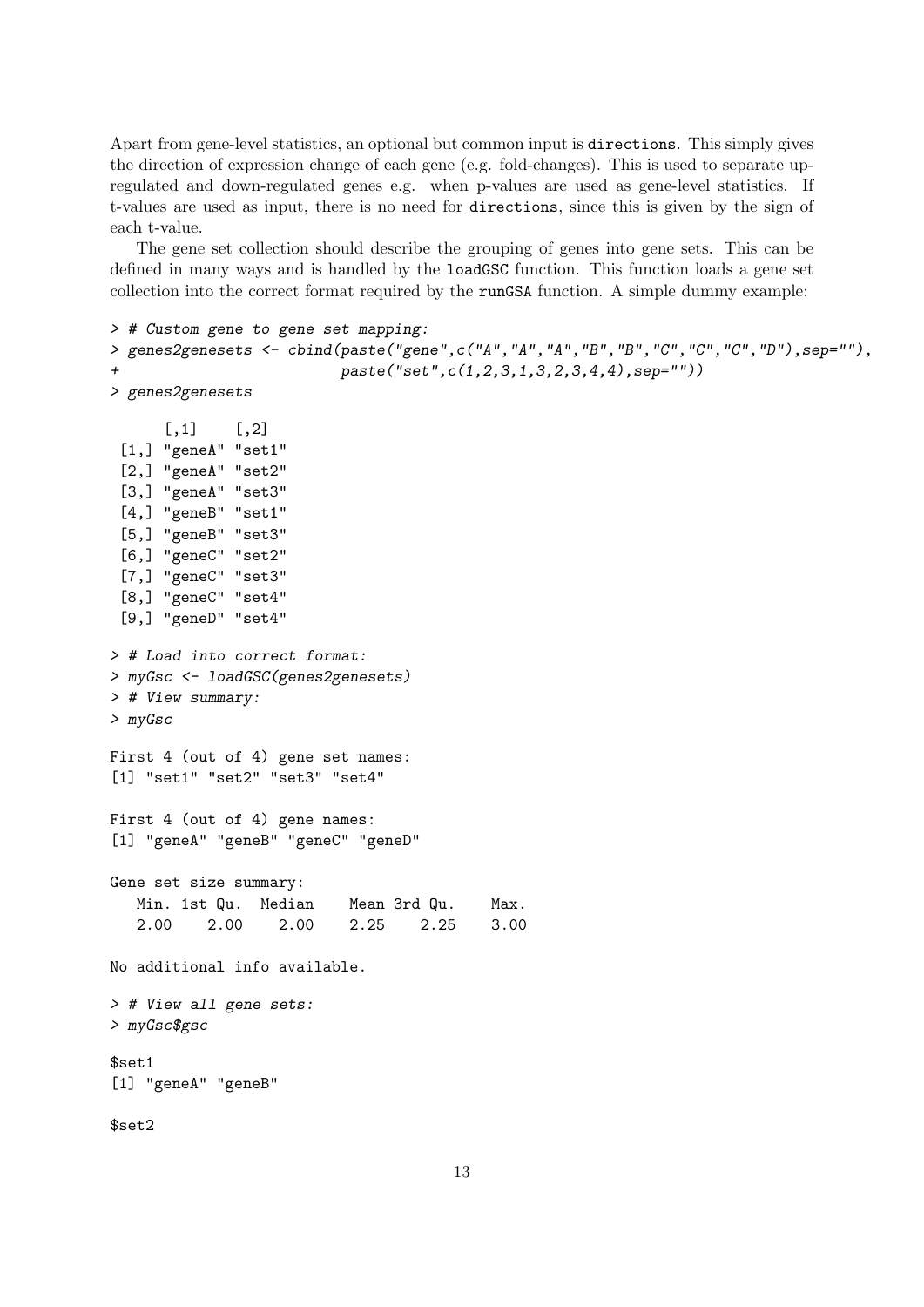```
[1] "geneA" "geneC"
$set3
[1] "geneA" "geneB" "geneC"
```

```
$set4
[1] "geneC" "geneD"
```
After loading a gene set collection using loadGSC it is always recommended to look at the output (in this case myGsc) so that the given information was correctly interpreted, i.e. that the gene sets and genes were not swapped and that the distribution of gene set sizes (number of member genes) seem valid. Using a two-column mapping of all gene to gene set associations, as in the above example, is a simple way to load custom gene set collections, however some general formats are also recognized by loadGSC: gmt, sbml and sif (see loadGSC documentation for more info). Note that the gene names in the gene set collection have to match the gene names used for the gene-level statistics, i.e. an appropriate gene-level statistics format for the above example would be:

```
> myStats <- c(-1.5, -0.5, 1, 2)> names(myStats) <- paste("gene",c("A","B","C","D"),sep="")
> myStats
```
# geneA geneB geneC geneD  $-1.5$   $-0.5$  1.0 2.0

Note that although the gene names have to match between the gene-level statistics and the gene set collection, not all genes have to be represented in both. Only genes that have a genelevel statistic and belong to at least one gene set are used in the GSA. (Detailed note: Actually, all given gene-level statistics are used for permutation-based significance estimation, regardless if they belong to a gene set.)

# <span id="page-13-0"></span>4.3 Available GSA methods

Once you have gene-level statistics and have loaded a gene set collection using loadGSC you can perform a GSA using runGSA. This function collects a number of GSA methods into the same platform, meaning that it is easy to test different methods using the same settings, format and input. The available GSA methods are:

- Fisher's combined probability test [\[4\]](#page-28-3)
- Stouffer's method [\[5\]](#page-28-4)
- Reporter features  $[6, 7]$  $[6, 7]$
- Parametric analysis of gene set enrichment (PAGE, also implemented in Bioconductor package PGSEA) [\[8\]](#page-28-7)
- Tail strength (also implemented in R package samr) [\[9\]](#page-28-8)
- Wilcoxon rank-sum test (also used by limma)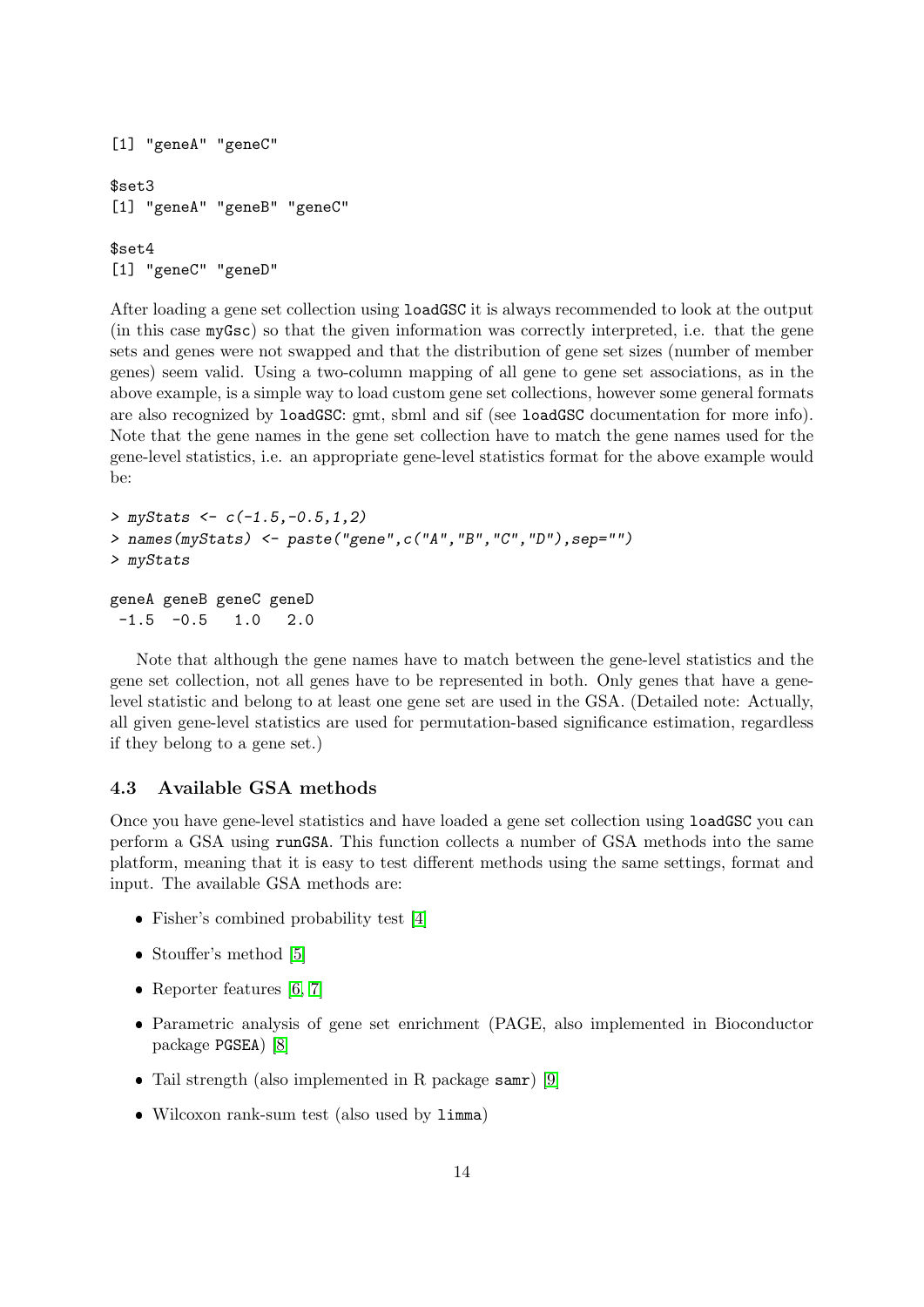- Gene set enrichment analysis (GSEA, R script also available at www.broadinstitute.org/gsea) [\[10,](#page-28-9) [11\]](#page-28-10)
- Mean (also used by limma and R package GSA)
- Median
- $\bullet$  Sum
- Maxmean (also implemented in GSA) [\[12\]](#page-28-11)

For details on these methods, see corresponding references, R packages and the piano publication [\[1\]](#page-28-0) (in particular the supplementary methods). The following GSA methods can only accept pvalues as input: fisher, stouffer, reporter and tailStrength. The following methods can only accept t-values (or similarly formatted statistic): maxmean, gsea and page.

Each GSA method will calculate a statistic for each gene set in the gene set collection. The significance (gene set p-values) of these gene set statistics can generally be calculated in three ways: from a theoretical null distribution, by randomizing the gene labels or by randomizing the sample labels. For fisher, stouffer, reporter, wilcoxon and page, the gene set p-values can be calculated from a theoretical null-distribution. For all methods, gene sampling or sample permutation can be used.

# <span id="page-14-0"></span>4.4 The runGSA function

The main function of piano is runGSA. This section will go into how to use it and its different arguments and settings, and describe its output (see also the separate runGSA help documentation). Additional down-stream functions will be described as they are used in the examples in section [4.5.](#page-17-1)

#### <span id="page-14-1"></span>4.4.1 A simple run

The runGSA function has many arguments, but a minimum requirement is only the arguments geneLevelStats and gsc. Using the gene set collection and gene-level statistics created in the dummy example in section [4.2,](#page-11-2) a minimal-input run would be executed like this:

```
> gsaRes <- runGSA(myStats, gsc=myGsc)
```
The gene names in myStats have to match the gene names used in myGsc and myGsc has to be an object of class GSC, as returned by loadGSC.

### <span id="page-14-2"></span>4.4.2 The output of runGSA

Let's start with looking at the output of runGSA. First, to get a summary of the GSA run and results stored in gsaRes (assuming you ran the previous line of code), type :

#### > gsaRes

```
Final gene/gene-set association: 4 genes and 4 gene-sets
  Details:
  Calculating gene set statistics from 4 out of 4 gene-level statistics
  Using all 4 gene-level statistics for significance estimation
```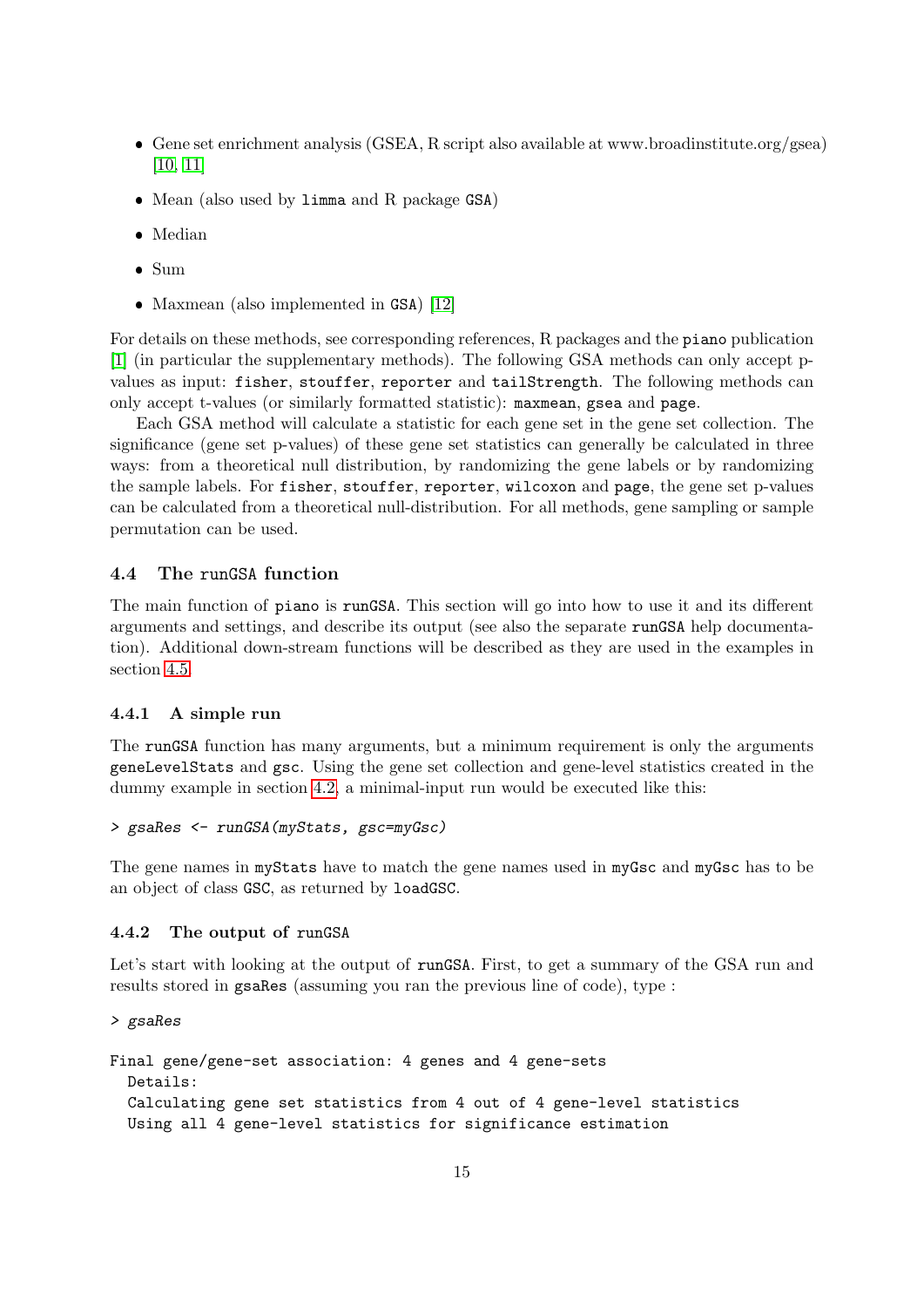Removed 0 genes from GSC due to lack of matching gene statistics Removed 0 gene sets containing no genes after gene removal Removed additionally 0 gene sets not matching the size limits Loaded additional information for 0 gene sets

Gene statistic type: t-like Method: mean Gene-set statistic name: mean Significance: Gene sampling Adjustment: fdr Gene set size limit: (1,Inf) Permutations: 10000 Total run time: 0.07 min

Here we get details of the number of genes and gene sets that were used in the analysis, and a summary of the settings that were used as well as the total runtime. The full output structure is a list with the following elements (described in the runGSA help text):

> names(gsaRes)

| [1] "geneStatType"                         | "geneSetStat"                         | "signifMethod"      |
|--------------------------------------------|---------------------------------------|---------------------|
| [4] "adjMethod"                            | "info"                                | "gsSizeLim"         |
| [7] "gsStatName"                           | "nPerm"                               | "gseaParam"         |
| [10] "geneLevelStats"                      | "directions"                          | "gsc"               |
| [13] "nGenesTot"                           | "nGenesUp"                            | "nGenesDn"          |
| [16] "statDistinctDir"                     | "statDistinctDirUp"                   | "statDistinctDirDn" |
| [19] "statNonDirectional" "statMixedDirUp" |                                       | "statMixedDirDn"    |
| [22] "pDistinctDirUp"                      | "pDistinctDirDn"                      | "pNonDirectional"   |
| [25] "pMixedDirUp"                         | "pMixedDirDn"                         | "pAdjDistinctDirUp" |
| [28] "pAdjDistinctDirDn"                   | "pAdjNonDirectional" "pAdjMixedDirUp" |                     |
| [31] "pAdjMixedDirDn"                      | "runtime"                             |                     |

This list contains both the input and settings, as well as the result, in principle everything associated with the GSA run. We will first focus on the main result statistics. These can be accessed by using the GSAsummaryTable function. This is essentially a table of the number of genes in each gene set, the gene set statistics and their p-values (normal and adjusted). What you will notice is that there are three classes: distinct-directional, mixed-directional and nondirectional.

These directionality classes aim to describe different aspects of direction of change of gene expression on the gene set level. The non-directional class disregards the direction of change and simply uses the absolute values of the gene-level statistics to calculate the gene set statistics and the associated p-values. The distinct-directional class takes direction of change into account, so that gene sets with genes both significantly up-regulated and significantly down-regulated will cancel out. Finally, the mixed-directional class considers the up-regulated subset and the downregulated subset of a gene set separately. Each subset is scored according to the proportion of significant genes. Let's use an example to understand this.

Imagine a small gene set with four genes (all significant) and the following gene-level statistics: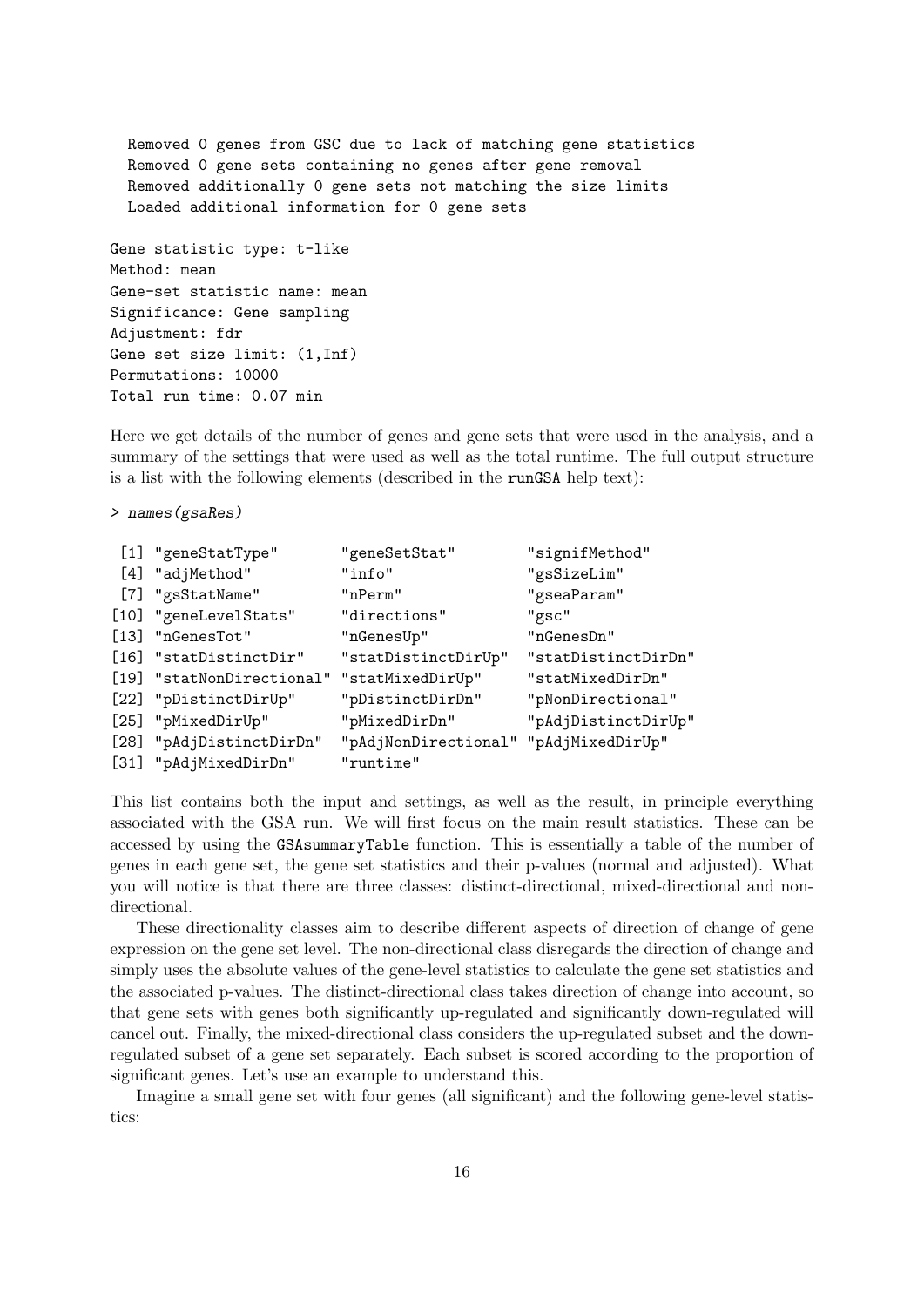$[1]$  -4.0 -3.0 2.0 3.5

Now, the gene set statistic of the distinct-directional class would simply be (if using the mean method):

 $>$  mean(c(-4, -3, 2.5, 4.5))

[1] 0

We immediately see that the genes in the gene set do not change in a distinct direction, they show equal parts of up- and down-regulation. That is, the gene set as a whole does not show significant patterns of either distinct down- or up-regulation. However, disregarding the direction of change, using the non-directional class, the gene set suddenly appears to be highly significant:

```
> mean(abs(c(-4, -3, 2.5, 4.5)))
```
[1] 3.5

This is because all genes are displaying changes in expression levels between the compared conditions (albeit in different directions). Looking at the subsets of up- and down-regulated genes on their own also reveals that the gene set has significant parts of both up- and down regulation:

 $>$  mean(abs(c(-4, -3)))

[1] 3.5

```
> mean(abs(c(2.5, 4.5)))
```
[1] 3.5

By calculating and reporting the gene set statistics for all three directionality classes, we get a more detailed picture of each gene set.

This is just a dummy example with four genes, but in a real scenario we may end up with a gene set with the following p-values:

p (non.dir) p (dist.dir.up) p (dist.dir.dn) p (mix.dir.up) p (mix.dir.dn) 0.0001 0.0001 0.9999 0.0001 0.0050

Here we see, due to the low non-directional p-value, that the gene set in general is enriched with significant genes (disregardful of direction of regulation), that the genes tend to be coordinately (or distinctly) up-regulated but that also the portion of down-regulated genes are on their own mostly significant. This is probably due to that the gene set contains many (e.g. 95) genes that are up-regulated and only a few (e.g. 5) that are down regulated.

Genes (tot) Genes (up) Genes (down) 100 95 5

These 5 genes can still be highly significant although the gene set as a whole shows distinct patterns of up-regulation. Again, taking all these values in to account, rather than basing our conclusions on only one of the p-values, we get a better picture of in what way the gene set is significant. The concept is outlined in Figure [3](#page-17-3) and discussed more in detail in the piano publication [\[1\]](#page-28-0).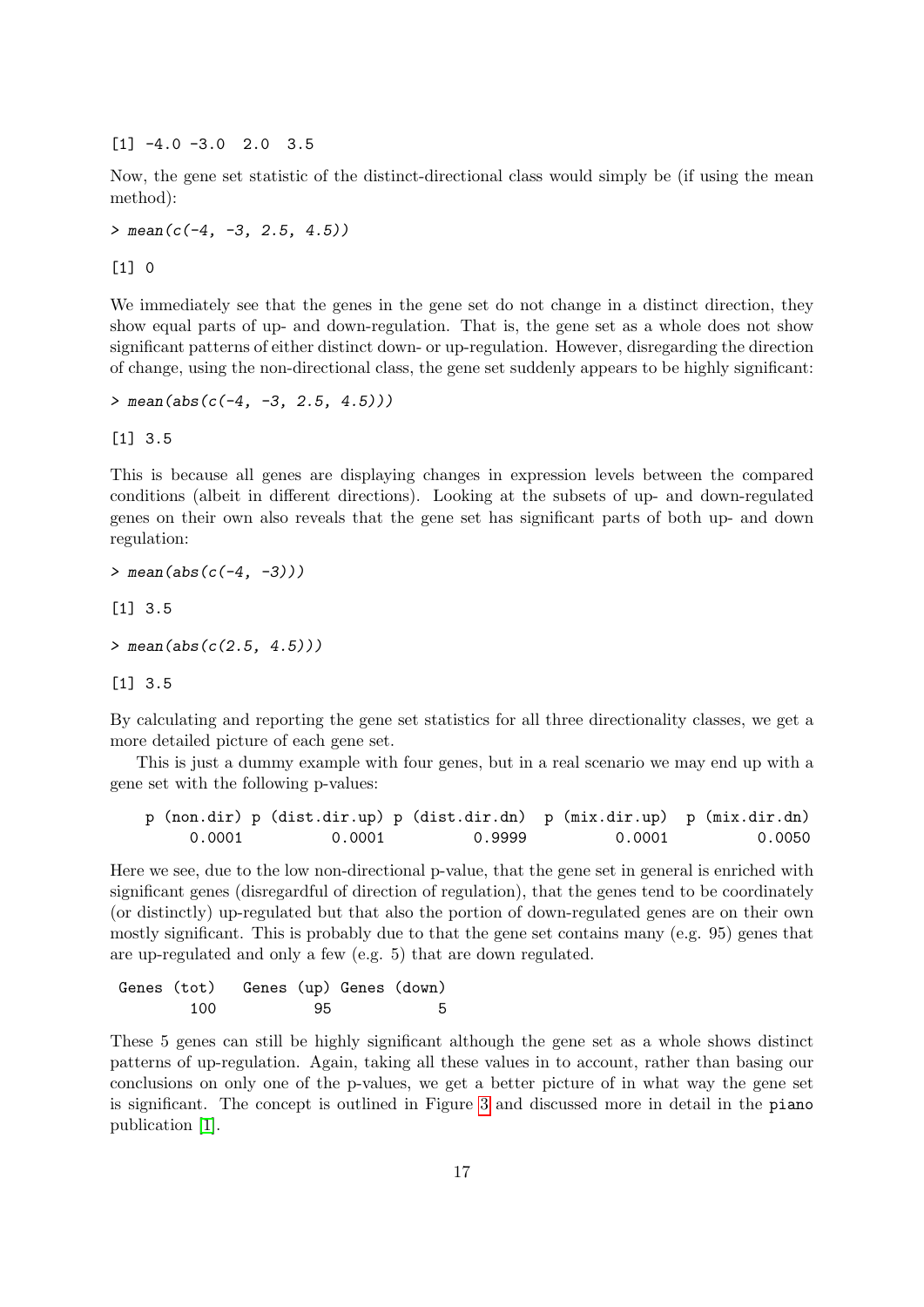<span id="page-17-3"></span>

Figure 3: Conceptual overview of the runGSA workflow.

#### <span id="page-17-0"></span>4.4.3 Adjusting settings

Now that we have an idea of the output (most importantly, p-values for each gene set in each directionality class), we will focus on the different settings. The default GSA method (i.e. the method of calculating the gene set statistics from the gene-level statistics) is the mean of the gene-level statistics. Which method to use is controlled by the geneSetStat argument. Be aware of that the following GSA methods can only accept p-values as input: fisher, stouffer, reporter and tailStrength, and that the following methods can only accept t-values (or similarly formatted statistic): maxmean, gsea and page.

Next, the gene set significance calculation method can be set using the signifMethod. The default is gene sampling, meaning that the gene-level statistics are randomly grouped into fake gene sets to generate a background distribution of gene set statistics. The number of time the genes are randomized is controlled by nPerm. The original gene set statistics are compared to this background in order to infer the gene set p-values. In a similar manner the sample labels can be randomized (sample permutation), but this has to be done by the user separately (see the runGSA help text for more info). For the GSA methods fisher, stouffer, reporter, wilcoxon and page, the gene set p-values can also be calculated from a theoretical null-distribution.

The gene set p-values are by default adjusted for multiple testing using FDR. Other methods can be applied through the adjMethod argument.

The gsSizeLim argument can be used to control the smallest and largest gene set sizes allowed in the analysis. For instance, you may wish to remove gene sets with fewer than five genes (for which you have gene-level statistics for) from the analysis.

The GSEA method is one of the most popular GSA methods and there is dedicated software for this (www.broadinstitute.org/gsea). In the statistical formulation there is a user-controlled parameter that defaults to 1. This can be set through the gseaParam argument. For more info on this see [\[11\]](#page-28-10).

#### <span id="page-17-1"></span>4.5 GSA examples

The applications of GSA using piano can be presented using a few examples. Here we will also introduce the down-stream functions geneSetSummary, GSAsummaryTable and networkPlot.

#### <span id="page-17-2"></span>4.5.1 Example 1: A yeast microarray data set and GO terms

As an example of the seamless integration of the microarray analysis part of piano and the GSA part, we will start with an example using the data from section [3.](#page-4-0) At that point we ended up with an object, pfc, containing p-values and fold-changes from the differential expression analysis (using the diffExp function):

```
> # Get the p-values for the contrast aerobic_Clim - anaerobic_Clim
> myPval <- pfc$pValues["aerobic_Clim - anaerobic_Clim"]
```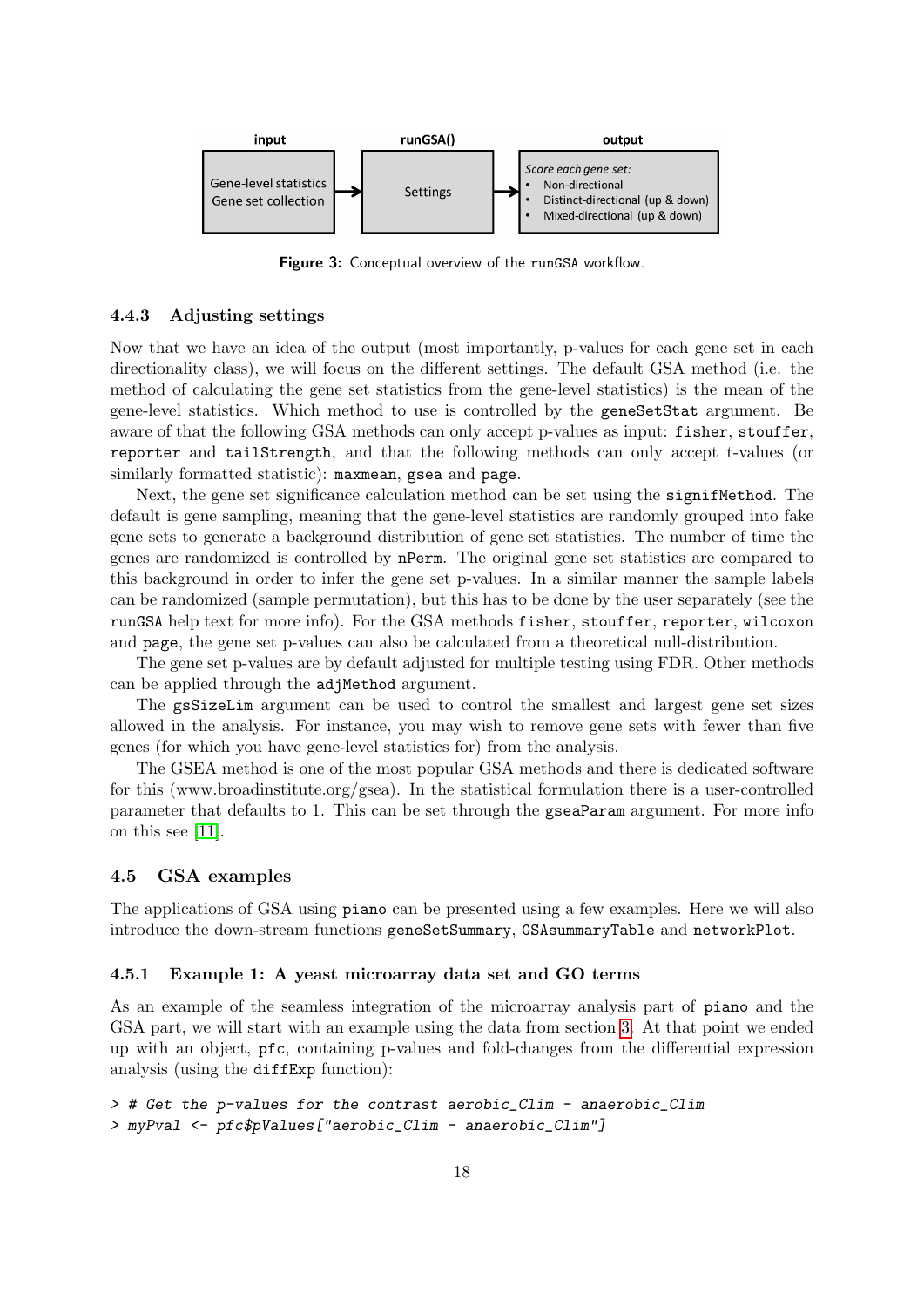> head(myPval)

|            | aerobic_Clim - anaerobic_Clim                                                                                                                             |  |  |  |  |
|------------|-----------------------------------------------------------------------------------------------------------------------------------------------------------|--|--|--|--|
| 1769308_at | 2.662353e-08                                                                                                                                              |  |  |  |  |
| 1769311_at | 3.825827e-01                                                                                                                                              |  |  |  |  |
| 1769312_at | 2.300665e-01                                                                                                                                              |  |  |  |  |
| 1769313_at | $3.335551e-03$                                                                                                                                            |  |  |  |  |
| 1769314_at | 7.228196e-05                                                                                                                                              |  |  |  |  |
| 1769317_at | 4.930221e-02                                                                                                                                              |  |  |  |  |
|            | > # Get the fold-changes for the contrast aerobic_Clim - anaerobic_Clim<br>> myFC <- pfc\$foldChanges["aerobic_Clim - anaerobic_Clim"]<br>$>$ head (myFC) |  |  |  |  |
|            | aerobic_Clim - anaerobic_Clim                                                                                                                             |  |  |  |  |
|            |                                                                                                                                                           |  |  |  |  |
| 1769308_at | 1.8939411                                                                                                                                                 |  |  |  |  |
| 1769311_at | $-0.1157152$                                                                                                                                              |  |  |  |  |
| 1769312_at | 0.1319669                                                                                                                                                 |  |  |  |  |
| 1769313_at | 0.3808714                                                                                                                                                 |  |  |  |  |

1769317\_at -0.3538557

These values are for differentially expressed genes in yeast cultured in aerobic carbon-limited media compared to anaerobic carbon-limited media. As we see for the five first genes, the IDs used are the microarray probeset IDs. This is important to keep in mind when we select or gene set collection. In this example we will use GO terms as gene sets. The biomaRt package is useful to access available databases:

```
> library("biomaRt")
> # Select ensembl database and S. cerevisiae dataset:
> ensembl <- useMart("ensembl", dataset="scerevisiae_gene_ensembl")
> # Map Yeast 2.0 microarray probeset IDs to GO:
> mapGO <- getBM(attributes=c('affy_yeast_2', 'name_1006'),
+ filters = 'affy_yeast_2',
+ values = rownames(myPval),
+ mart = ensembl)
> # Remove blanks ("")
> mapGO <- mapGO [mapGO [, 2] ! = "",]
> # Check the 10 first rows to see what we got:
> mapGO[1:10,]
  affy_yeast_2 name_1006
1 1769803_s_at response to copper ion
2 1769803_s_at copper ion binding
3 1769803_s_at superoxide dismutase activity
4 1769803_s_at detoxification of copper ion
5 1769803_s_at removal of superoxide radicals
6 1769803_s_at cadmium ion binding
7 1769803_s_at antioxidant activity
```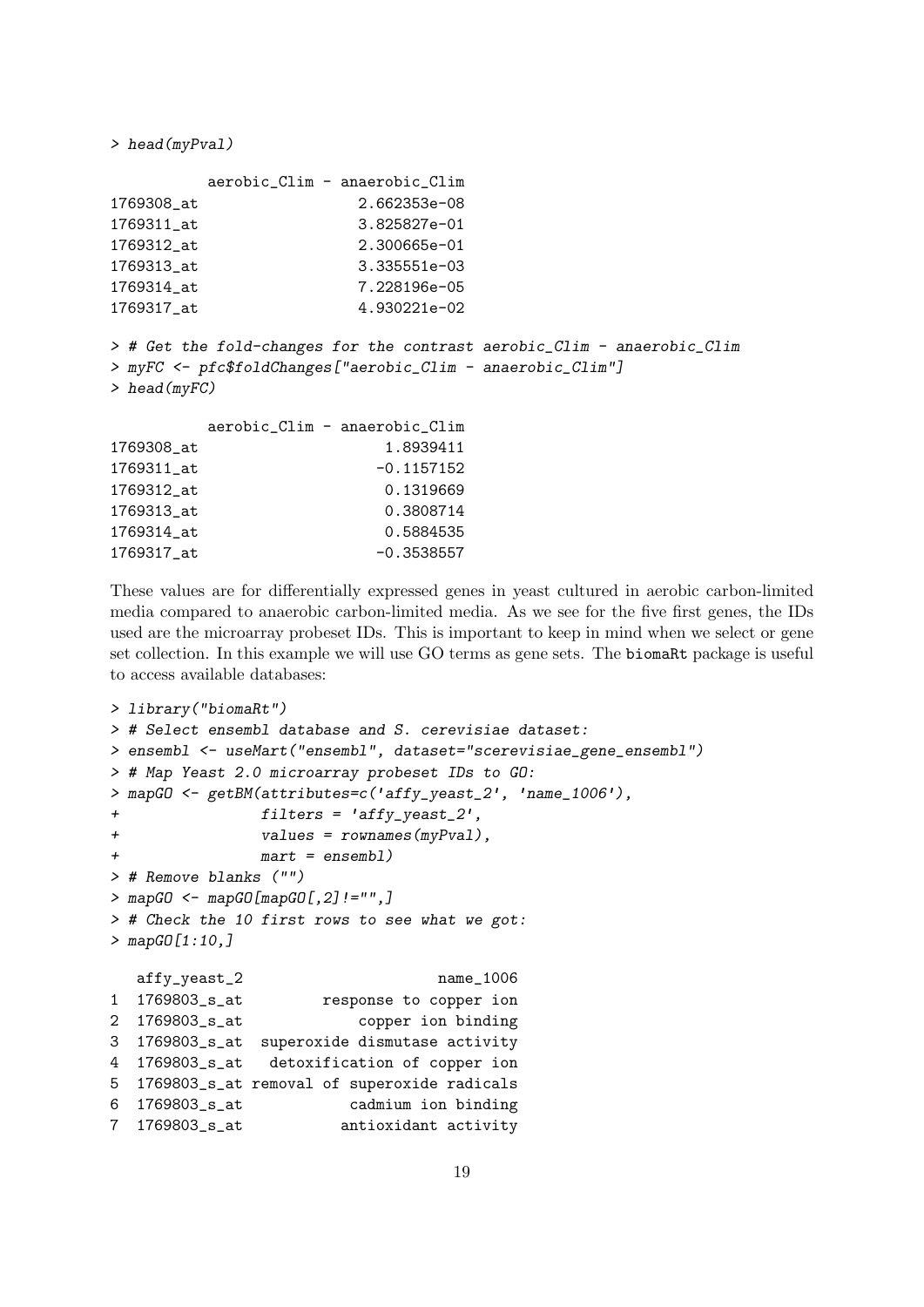8 1769803\_s\_at detoxification of cadmium ion 9 1769803\_s\_at cytosol 10 1769803\_s\_at metal ion binding

Now that we have a mapping between our probeset IDs and GO terms we can load it into the correct format using loadGSC:

> myGsc <- loadGSC(mapGO)

We have all our input data and can move on with the runGSA function:

> gsaRes <- runGSA(myPval,myFC,gsc=myGsc,gsSizeLim=c(5,300))

Checking arguments...done! Calculating gene set statistics...done! Calculating gene set significance...done! Adjusting for multiple testing...done!

> gsaRes

Final gene/gene-set association: 4257 genes and 981 gene sets Details: Calculating gene set statistics from 4257 out of 5705 gene-level statistics Using all 5705 gene-level statistics for significance estimation Removed 0 genes from GSC due to lack of matching gene statistics Removed 0 gene sets containing no genes after gene removal Removed additionally 2783 gene sets not matching the size limits Loaded additional information for 0 gene sets

```
Gene statistic type: p-like
Method: mean
Gene-set statistic name: mean
Significance: Gene sampling
Adjustment: fdr
Gene set size limit: (5,300)
Permutations: 10000
Total run time: 4.75 min
```
Here we limit the analysis to gene sets with at least 5 genes and at most 300 genes. We can save the results to a file (e.g. for editing in Microsoft Excel):

```
> GSAsummaryTable(gsaRes, save=TRUE, file="gsaResTab.xls")
```
To get info on a specific gene set:

```
> gs <- geneSetSummary(gsaRes, "oxidoreductase activity")
> gs$stats
```
Name Value 1 Genes (tot) 243.00000 2 Stat (dist.dir.up) 0.47973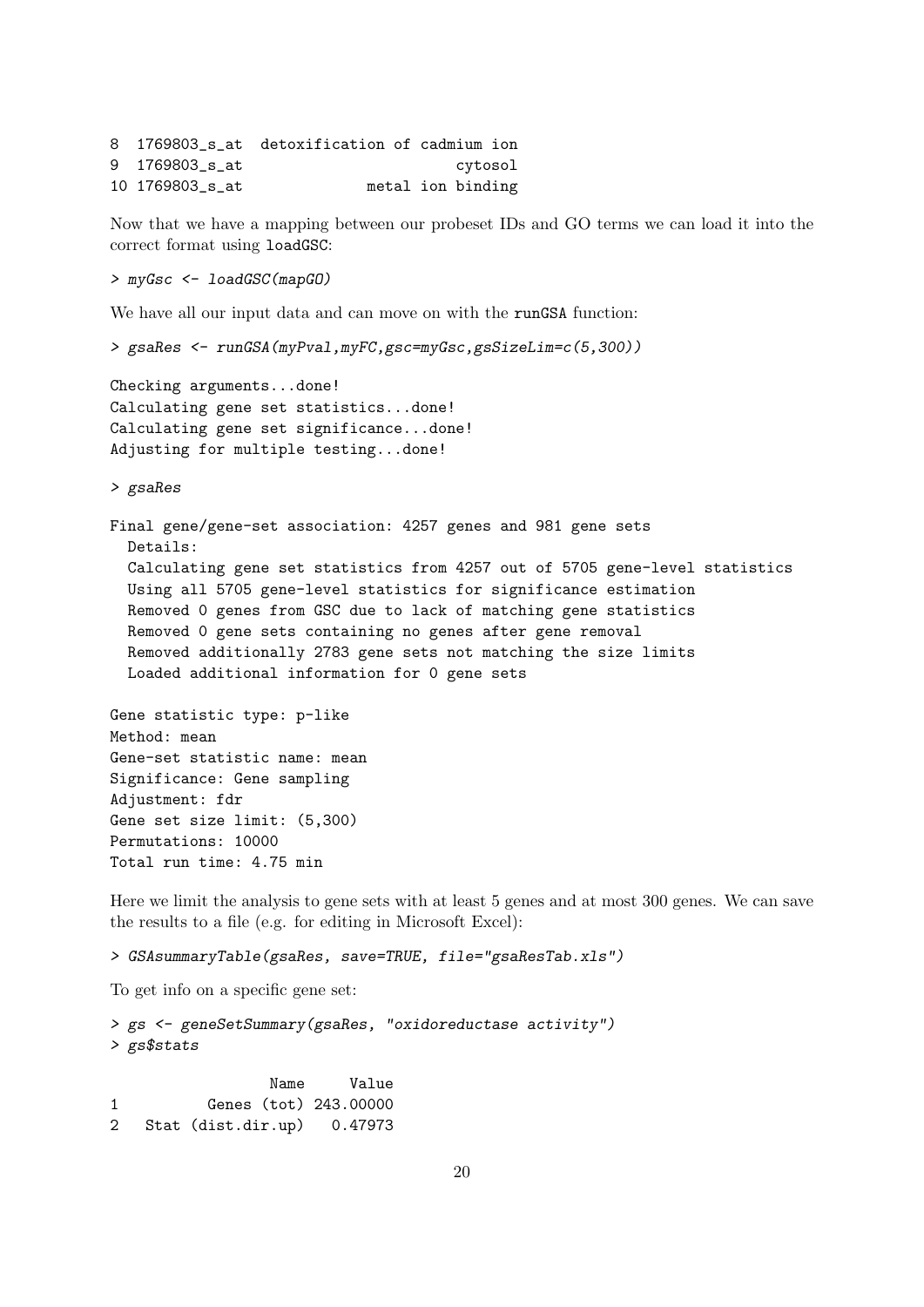| 3  | p (dist.dir.up)     | 0.03510              |         |
|----|---------------------|----------------------|---------|
| 4  | p adj (dist.dir.up) | 0.40038              |         |
| 5  | Stat                | (dist.dir.dn)        | 0.52027 |
| 6  |                     | p (dist.dir.dn)      | 0.96490 |
| 7  |                     | p adj (dist.dir.dn)  | 1.00000 |
| 8  |                     | Stat (non-dir)       | 0.15741 |
| 9  |                     | 0.00000              |         |
| 10 | p adj (non-dir)     |                      | 0.00000 |
| 11 |                     | Genes (up) 127.00000 |         |
| 12 |                     | Stat (mix.dir.up)    | 0.15511 |
| 13 |                     | p (mix.dir.up)       | 0.00130 |
| 14 |                     | p adj (mix.dir.up)   | 0.10140 |
| 15 |                     | Genes (dn) 116.00000 |         |
| 16 |                     | Stat (mix.dir.dn)    | 0.15992 |
| 17 | p                   | (min.dir.dn)         | 0.00250 |
| 18 |                     | p adj (mix.dir.dn)   | 0.10083 |

For this particular gene set we can see that it is enriched by significant genes (p-value in the non-directional class is low). However, the gene set as a whole is not regulated in a distinct direction (p-values in the distinct-directional class are not significant), although we see that both the subsets of up-regulated and down-regulated genes are slightly significant (mixed-directional class). This makes sense since roughly half of the genes are up-regulated and the other half are down-regulated (127 and 116 genes, respectively).

If we want to visualize the results we can use the function networkPlot (Figure [4\)](#page-21-0):

```
> nw <- networkPlot(gsaRes,class="non")
```
Here we select the gene sets that are significant  $(p<0.001)$  in the non-directional class (i.e. GO terms that are enriched with significant genes, but may contain a mix of up- and down-regulated genes). The network plot shows the relation between gene sets by connecting those that share member genes. The thickness of the edges correspond to the number of shared genes. The size of the nodes correspond to the size of the gene sets. We can see that the GO term we checked in detail above (oxidoreductase activity) is included in the plot and that it is highly overlapping with the GO term oxidation-reduction process. We can access the full names of all gene sets included in the plot through the returned object:

> nw\$geneSets

#### <span id="page-20-0"></span>4.5.2 Example 2: Reporter metabolites

An alternative to using GO terms as gene sets is to use so called Reporter Metabolites [\[6\]](#page-28-5). Here, a genome-scale metabolic network reconstruction is used to group genes into sets so that genes that belong to the same gene set are coding for enzymes that catalyze reactions where a specific metabolite takes part. In other words, each gene set is named after a specific metabolite and contains the enzyme coding genes that catalyze reactions in which the metabolite takes part. Enriched, or significant, gene sets (Reporter Metabolites) can be interpreted as metabolic hotspots, or metabolites around which important transcriptional changes occur. We can use the loadGSC function to load a gene set collection from a genome-scale metabolic model: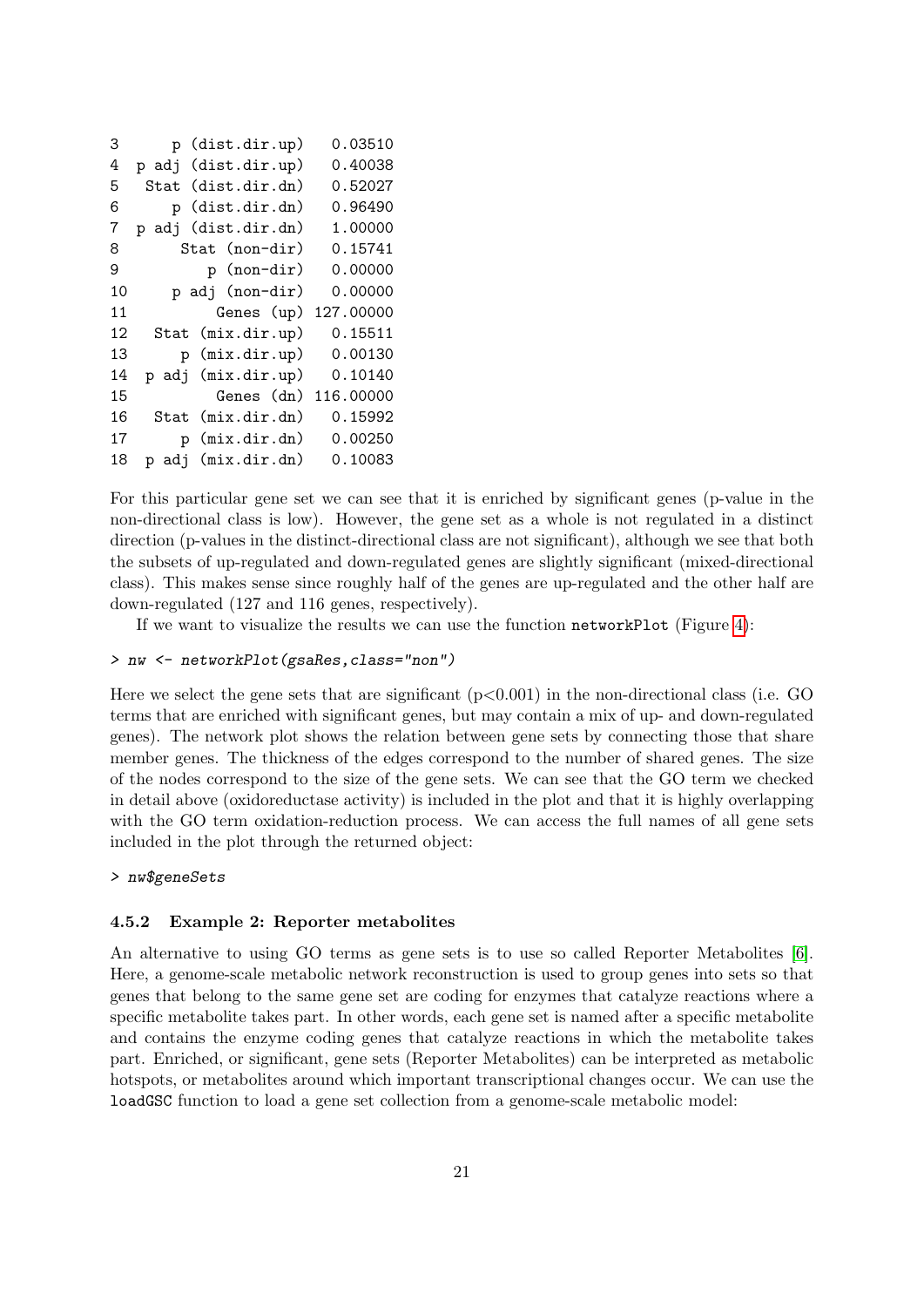<span id="page-21-0"></span>

Figure 4: The figure produced by networkPlot.

```
> # An example usage:
> myGsc <- loadGSC("myModel.xml")
```
In order to save time and space (since the model file size can be large and the extraction of gene sets can take a while), we have already loaded the gene to gene set associations from two S. cerevisiae metabolic networks [\[13,](#page-28-12) [14\]](#page-29-0) and included them in piano. Let's load:

```
> # To load iTO977:
> metMap <- system.file("extdata", "probe2metabolites_iTO977.txt.gz",
+ package="piano")
> # To load iIN800:
> metMap <- system.file("extdata", "probe2metabolites_iIN800.txt.gz",
+ package="piano")
> # Convert into piano format:
> metMap <- read.delim(metMap)
> myGsc <- loadGSC(metMap)
```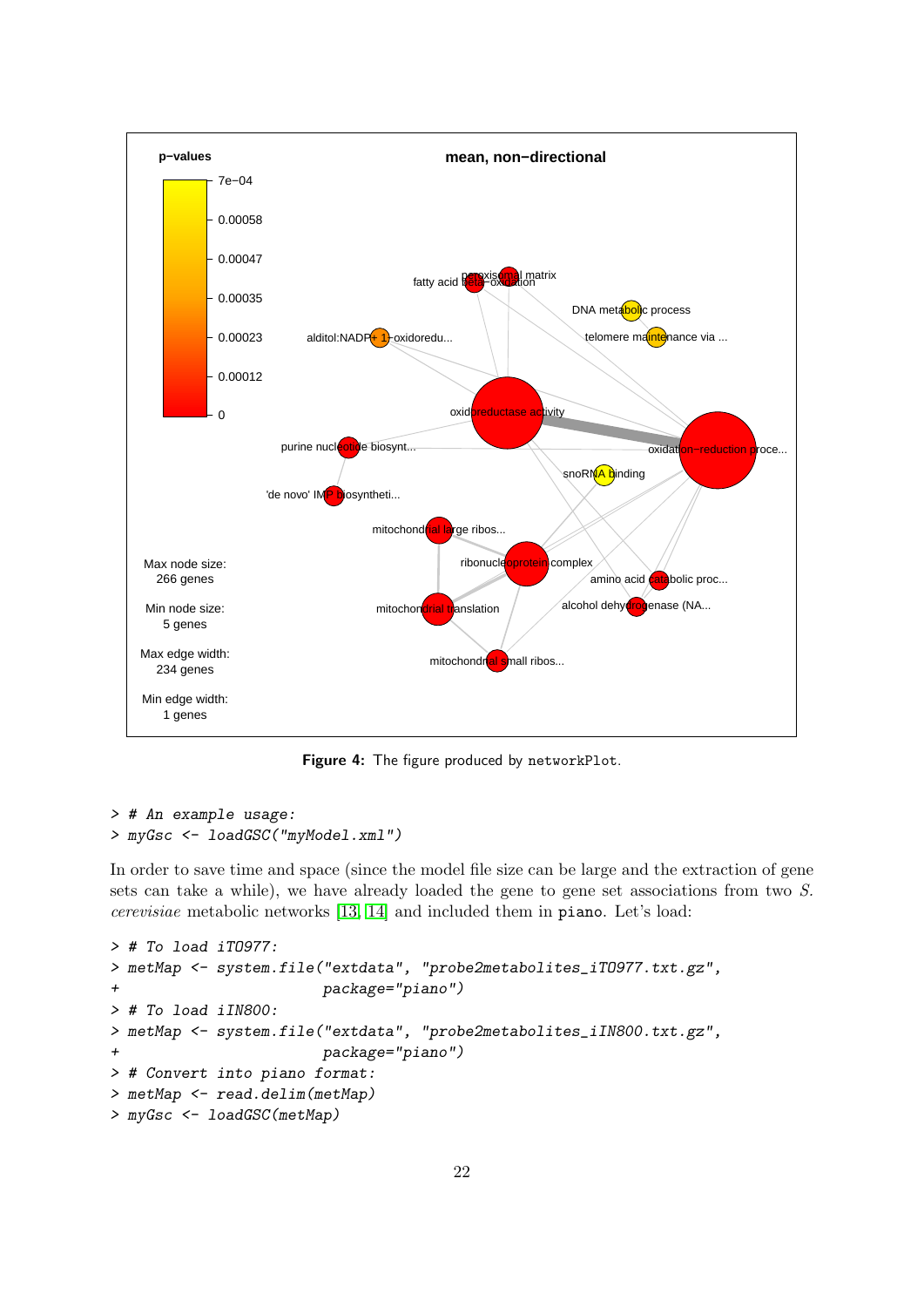Again, we will use the gene-level statistics (p-values and fold-changes) from section [3:](#page-4-0)

```
> gsaRes <- runGSA(myPval,myFC,gsc=myGsc,
                  + geneSetStat="reporter",
+ signifMethod="nullDist", nPerm=1000,
+ gsSizeLim=c(5,100))
Checking arguments...done!
Calculating gene set statistics...done!
Calculating gene set significance...done!
Adjusting for multiple testing...done!
> gsaRes
Final gene/gene-set association: 643 genes and 163 gene-sets
  Details:
  Calculating gene set statistics from 643 out of 5705 gene-level statistics
  Removed 0 genes from GSC due to lack of matching gene statistics
  Removed 0 gene sets containing no genes after gene removal
  Removed additionally 656 gene sets not matching the size limits
  Loaded additional information for 0 gene sets
Gene statistic type: p-like
Method: reporter
Gene-set statistic name: Z
Significance: Theoretical null distribution
Adjustment: fdr
Gene set size limit: (5,100)
Permutations: 1000
Total run time: 0.13 min
```
Here we decrease the number of permutations to 1000 and only include gene sets that contain between 5 and 100 genes (this is only to make the example run faster). As you can see, we choose the gene set statistics to be calculated according to the Reporter features algorithm (geneSetStat="reporter"). This is the original algorithm for calculating Reporter Metabolites [\[6\]](#page-28-5) (but of course other GSA methods can be used as well).

Now, we will use the network plot again, but with some different settings than those in the previous example:

```
> nw <- networkPlot(gsaRes, class="distinct", direction="both",
                    significance=0.005, label="numbers")
```
Here we plot the gene sets that are significant  $(p<0.005)$  in either the up-regulated or downregulated distinct-directional class. Instead of using the gene set names (metabolites in this case) as node labels, we use numbers instead, in order to make it less messy (Figure [5\)](#page-23-0). In order to map the numbers to the names we can type:

> nw\$geneSets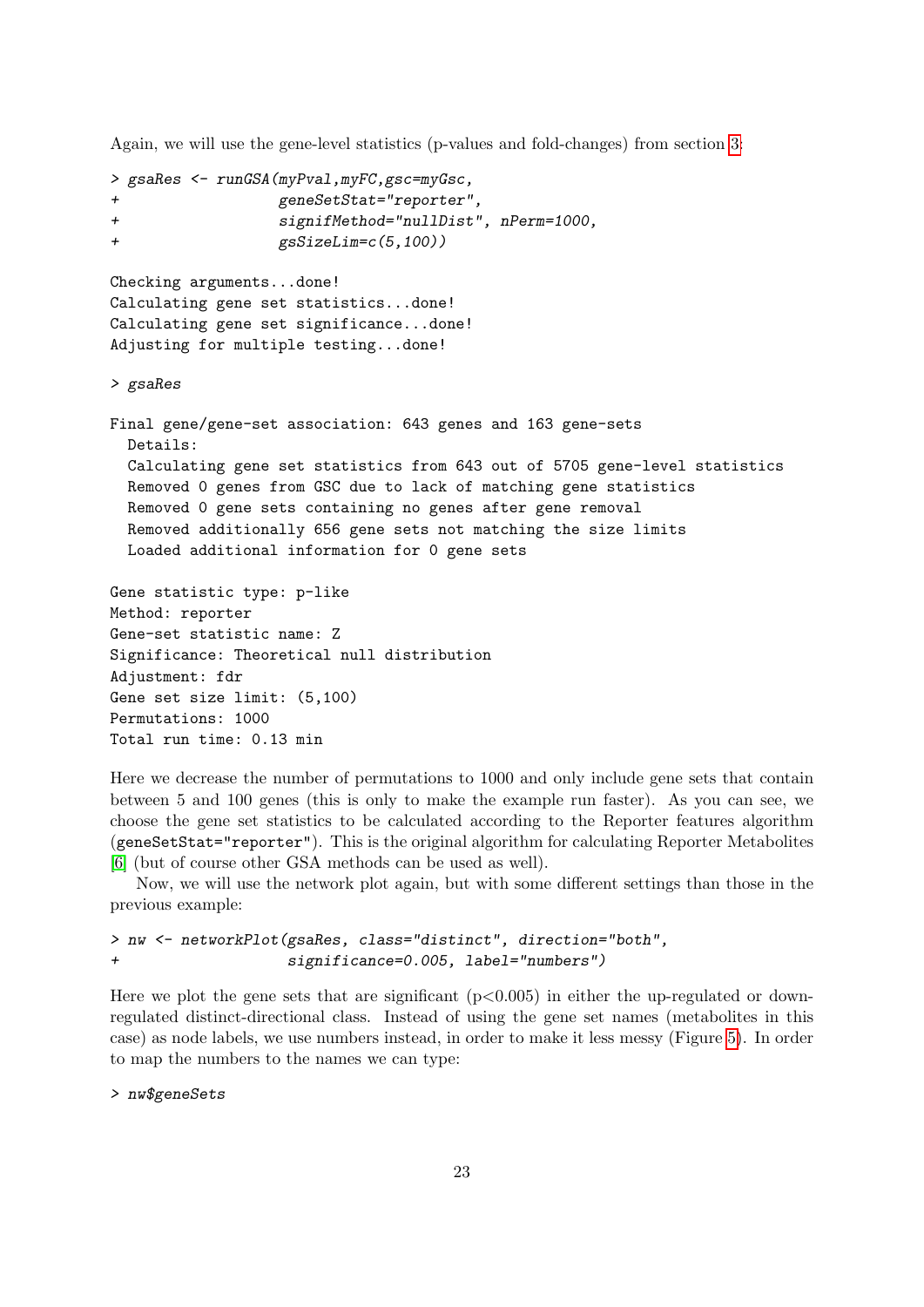<span id="page-23-0"></span>

Figure 5: The figure produced by networkPlot.

1 2 "2-oxoglutarate[c]" "L-glutamine[c]"  $3 \hspace{2.5cm} 4$ "acetate[c]" "AMP[c]"  $5\overline{6}$ "diphosphate[c]" "GTP[c]" 7 8 "IMP[c]" "AMP[m]" 9 10 "L-histidine[c]" "L-methionine[c]" 11 12 "diphosphate[m]" "hydrogen peroxide[c]" 13 14 "malate[c]" "isocitrate[c]" 15 16 "homocysteine[c]" "glycerone phosphate[c]" 17 18 "glyoxylate[c]" "succinate[c]" 19 20 "dolichyl phosphate[c]" "dolichyl phosphate D-mannose[c]" 21 22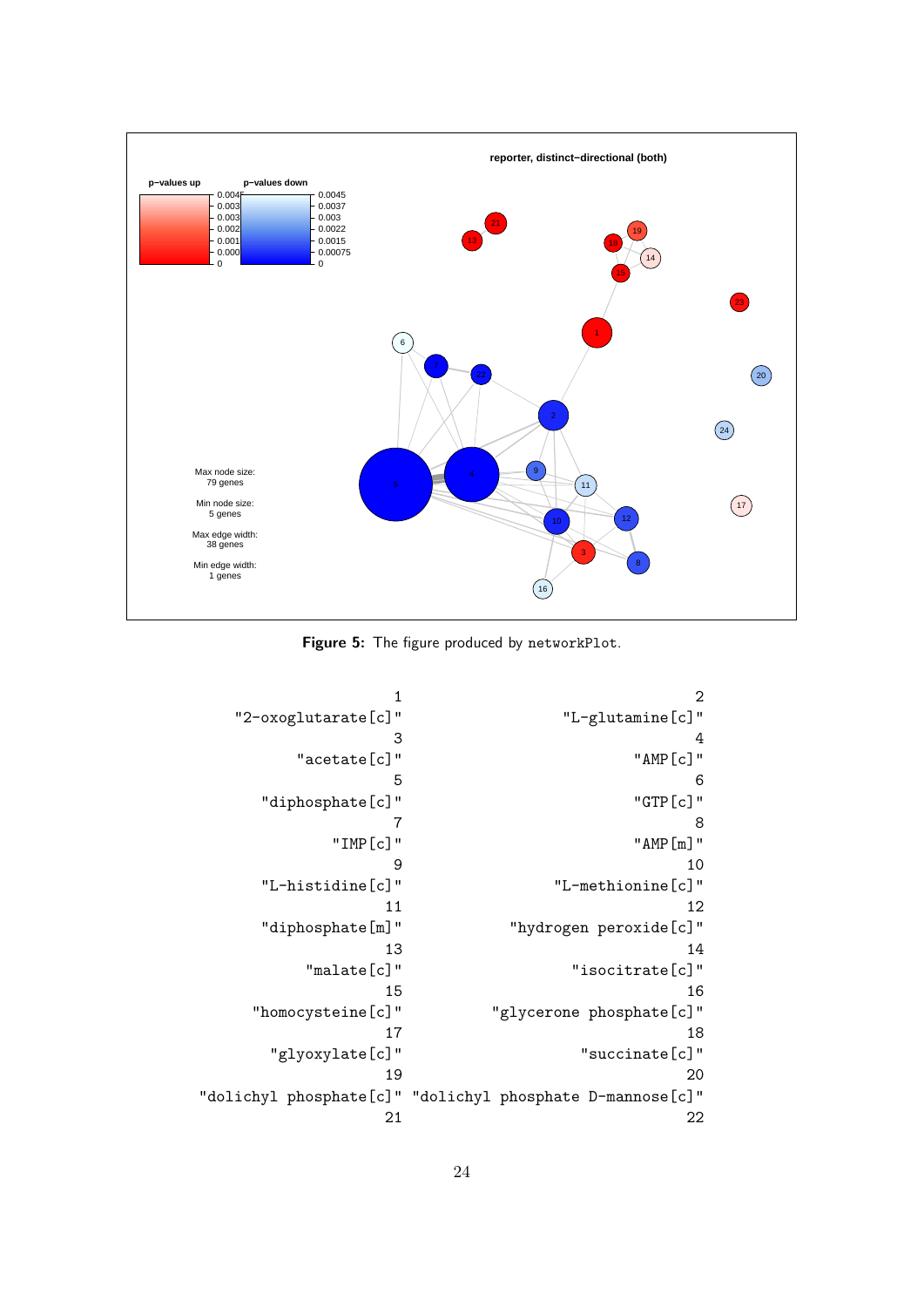| $"g$ lutathione $[c]$ "    | "xanthosine 5-phosphate[c]" |
|----------------------------|-----------------------------|
|                            | 24                          |
| "6-phospho-D-gluconate[c]" | "3-phospho-D-glycerate[c]"  |

If we wish to get a list of all gene sets that are significant above some cutoff we can use the GSAsummaryTable function:

```
> gsaResTab <- GSAsummaryTable(gsaRes)
> # Which columns contain p-values:
> grep("p \\(",colnames(gsaResTab),value=T)
[1] "p (dist.dir.up)" "p (dist.dir.dn)" "p (non-dir.)" "p (mix.dir.up)"
[5] "p (mix.dir.dn)"
> grep("p \\(",colnames(gsaResTab))
```
[1] 4 7 10 14 18

We see that the p-values in the non-directional class (significant gene sets if enriched by significant genes, disregardful of up- or down-regulation) are found in column 10. To get a list of gene sets with non-directional  $p<0.0001$ :

```
> ii <- which(gsaResTab[,10]<0.0001)
```

```
> gsaResTab$Name[ii]
```

| $[1]$ "L-glutamate $[c]$ "                                     | "L-tyrosine[c]"   | $"NAD(+) [c]"$    |
|----------------------------------------------------------------|-------------------|-------------------|
| $[4]$ "NADH $[c]$ "                                            | $H(+)$ [e]"       | "L-glutamate[e]"  |
| [7] "L-tyrosine[e]"                                            | "L-valine[e]"     | "L-valine[c]"     |
| $[10]$ "L-serine $[e]$ "                                       | "L-alanine[e]"    | "L-alanine[c]"    |
| [13] "L-histidine[c]"                                          | "L-isoleucine[e]" | "L-isoleucine[c]" |
| $[16]$ "L-leucine $[e]$ "                                      | "L-leucine[c]"    | "L-methionine[e]" |
| [19] "L-phenylalanine[e]" "L-phenylalanine[c]" "L-cysteine[e]" |                   |                   |
| [22] "L-cysteine[c]"                                           | "L-tryptophan[e]" | "isocitrate[c]"   |
| [25] "glyoxylate[c]"                                           | "succinate[c]"    |                   |

To get a list of gene sets that are significant  $(p<0.0001)$  in at least one directionality class:

```
> # Get minimum p-value for each gene set:
> minPval <- apply(gsaResTab[,c(4,7,10,14,18)],1,min,na.rm=TRUE)
> # Select significant gene sets:
> ii <- which(minPval<0.0001)
> gsaResTabSign \leq gsaResTab[ii,c(1, 4, 7, 10, 14, 18)]
> # Look at the first 10 gene sets:
> gsaResTabSign[1:10,]
              Name p (dist.dir.up) p (dist.dir.dn) p (non-dir.)
13 L-glutamate[c] 2.8393e-01 7.1607e-01 9.6719e-06
14 2-oxoglutarate[c] 7.1442e-05 9.9993e-01 1.2911e-04
15 L-tyrosine[c] 8.3267e-01 1.6733e-01 5.6801e-07
21 CO2[c] 4.3506e-01 5.6485e-01 1.8224e-04
```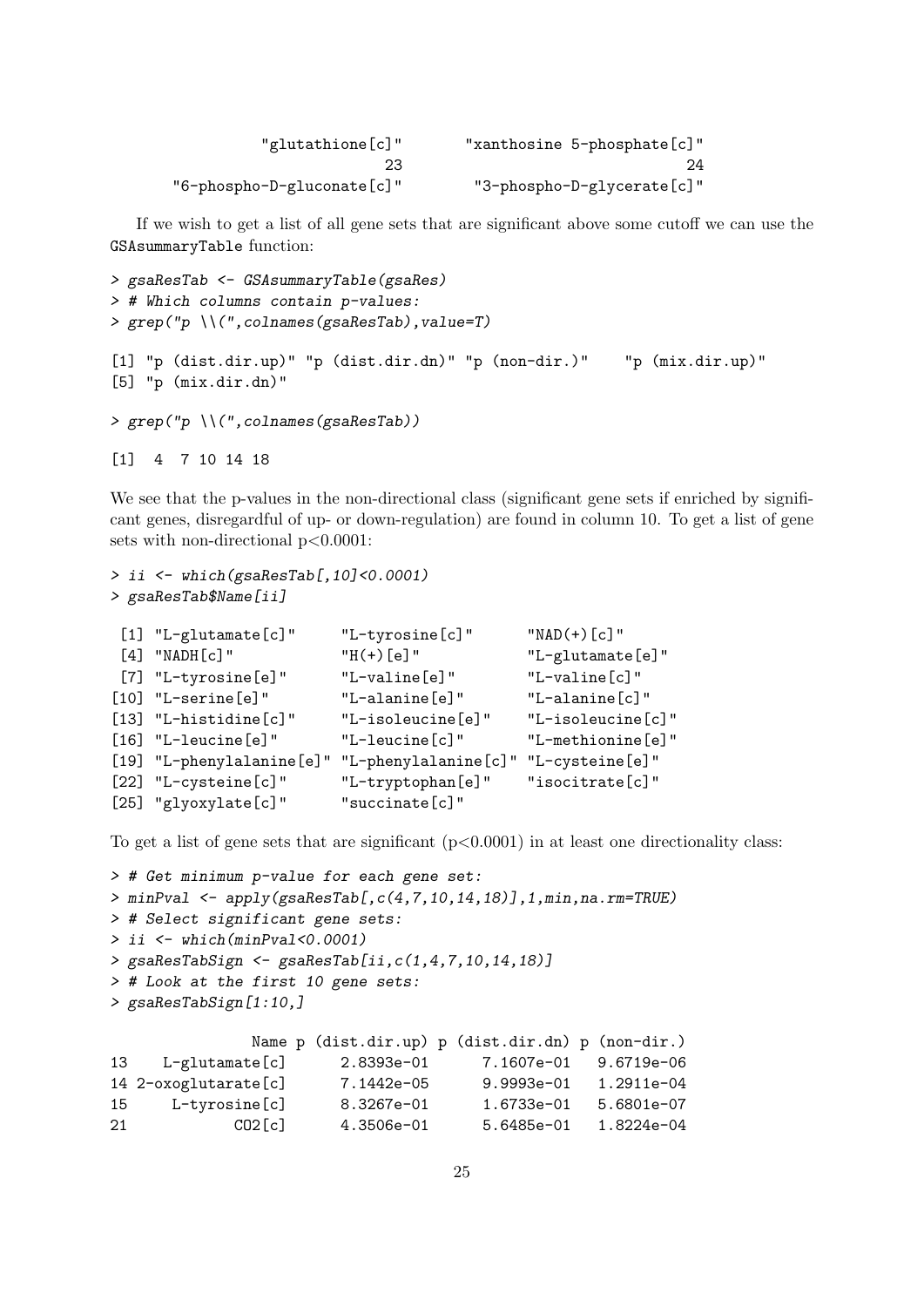<span id="page-25-1"></span>

Figure 6: Multiple results from different GSA runs can be combined using the consensusScores function.

| 30 | AMP [c]                              | 1.0000e+00   | $2.8049e - 06$ | 8.1547e-04   |
|----|--------------------------------------|--------------|----------------|--------------|
| 31 | diphosphate[c]                       | $1.0000e+00$ | 2.6295e-08     | 6.5421e-04   |
| 33 | IMP[c]                               | $9.9999e-01$ | 1.4144e-05     | 9.5937e-04   |
| 43 | $NAD(+)$ [c]                         | 7.9357e-02   | 9.2061e-01     | $2.1626e-10$ |
| 45 | NADH [c]                             | 2.8613e-01   | 7.1378e-01     | 4.6107e-11   |
| 47 | $H(+)$ [e]                           | 9.4945e-01   | 5.0550e-02     | 3.8219e-05   |
|    | $(mix.dir.up)$ p $(mix.dir.dn)$<br>р |              |                |              |
| 13 | 3.0757e-04 5.3078e-03                |              |                |              |
| 14 | 5.4150e-04                           | 1.6039e-01   |                |              |
| 15 | 2.0675e-03                           | 2.9287e-05   |                |              |
| 21 | 6.4727e-05                           | $3.0047e-02$ |                |              |
| 30 | 2.9315e-01                           | 1.5689e-04   |                |              |
| 31 | $6.5200e - 01$                       | 1.7082e-06   |                |              |
| 33 | $2.6892e-01$                         | 4.8842e-04   |                |              |
| 43 | 6.4429e-08                           | $2.4655e-04$ |                |              |
| 45 | 2.8746e-07                           | 1.0435e-05   |                |              |

### <span id="page-25-0"></span>4.6 Consensus scoring of gene sets

47 2.9005e-01 3.0311e-08

When you are familiar with running different GSAs using runGSA, you may ask yourself which settings are the best. We will let you decide on that matter, but offer here a new approach to combine the results from different runs of GSA into a consensus result (Figure [6\)](#page-25-1). This approach is discussed in detail in the piano publication [\[1\]](#page-28-0) and will not be further presented here, except for some examples of how to apply it.

In order to compute consensus scores we first need to run multiple GSAs. Let's use the p-values and t-values as gene-level statistics from the example in section [3:](#page-4-0)

```
> myTval <- pfc$resTable[["aerobic_Clim - anaerobic_Clim"]]$t
> names(myTval) <- pfc$resTable[["aerobic_Clim - anaerobic_Clim"]]$ProbesetID
```
Now we will run multiple GSAs with different settings, using the GO gene sets from one of the previous examples: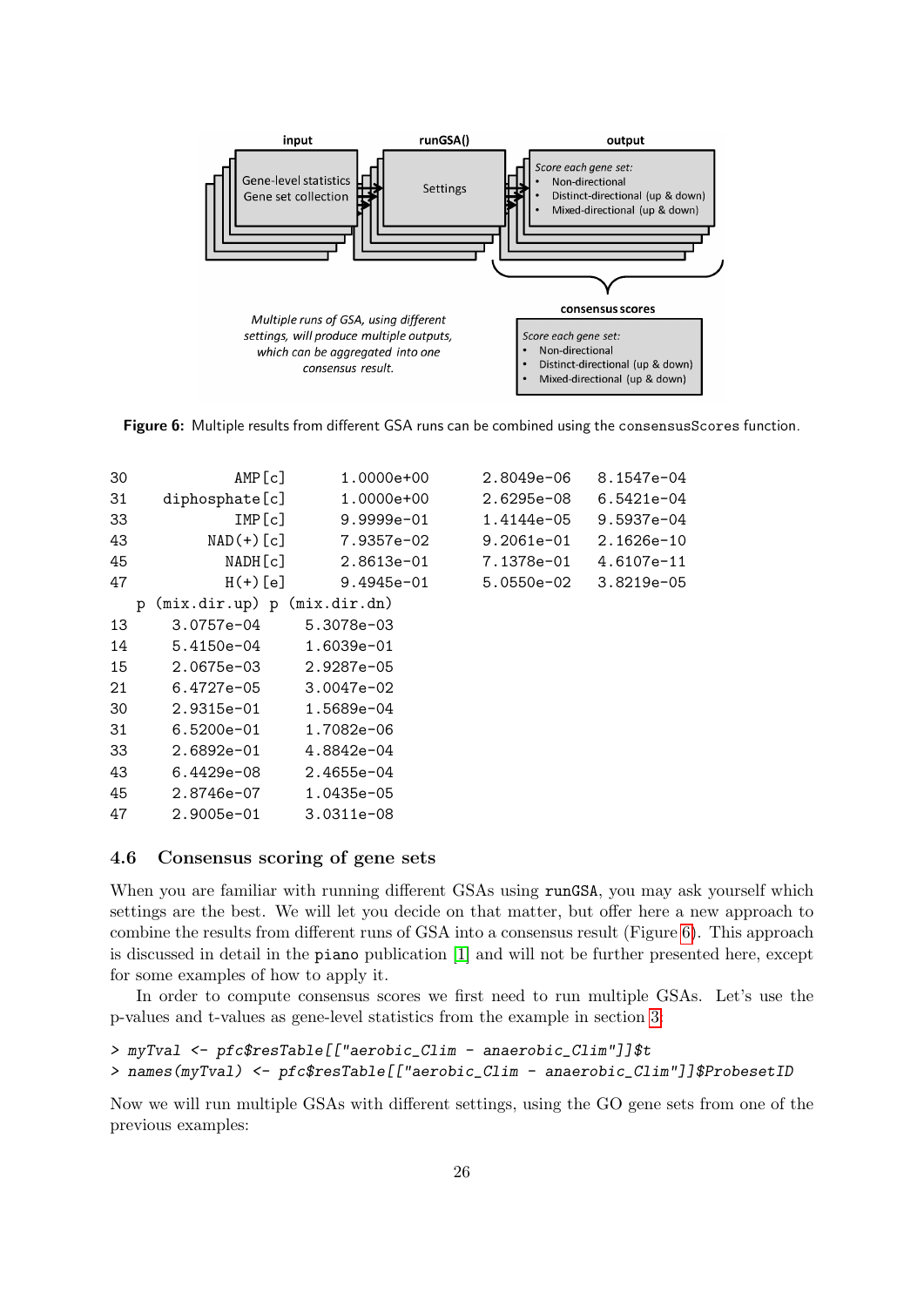```
> myGsc <- loadGSC(mapGO)
> gsaRes1 <- runGSA(myTval,geneSetStat="mean",gsc=myGsc,
+ nPerm=1000,gsSizeLim=c(10,800))
> gsaRes2 <- runGSA(myTval,geneSetStat="median",gsc=myGsc,
+ nPerm=1000,gsSizeLim=c(10,800))
> gsaRes3 <- runGSA(myTval,geneSetStat="sum",gsc=myGsc,
                  + nPerm=1000,gsSizeLim=c(10,800))
> gsaRes4 <- runGSA(myTval,geneSetStat="maxmean",gsc=myGsc,
                  + nPerm=1000,gsSizeLim=c(10,800))
> gsaRes5 <- runGSA(myPval,myFC,geneSetStat="fisher",gsc=myGsc,
+ nPerm=1000,gsSizeLim=c(10,800))
> gsaRes6 <- runGSA(myPval,myFC,geneSetStat="stouffer",gsc=myGsc,
                  nPerm=1000,gsSizeLim=c(10,800))
> gsaRes7 <- runGSA(myPval,myFC,geneSetStat="tailStrength",gsc=myGsc,
                  + nPerm=1000,gsSizeLim=c(10,800))
```
Once we have several GSA results that we wish to combine we can use the consensusHeatmap function:

```
> resList <- list(gsaRes1,gsaRes2,gsaRes3,gsaRes4,gsaRes5,gsaRes6,gsaRes7)
> names(resList) <- c("mean","median","sum","maxmean","fisher",
+ "stouffer","tailStrength")
> ch <- consensusHeatmap(resList,cutoff=30,method="mean")
```
Figure [7](#page-27-0) shows the resulting plot with the gene set consensus scores. In this case, the consensus score is the mean rank given each gene set by the different GSA runs. This means that a low score (e.g. 1) is a gene set that is ranked high by most of the GSA methods. To also get an idea of the significance level of the consensus scored gene sets, the median p-values can be accessed through:

### > ch\$pMat

We can see from the heatmap that the gene sets clustered at the upper part are showing patterns of mostly down-regulation whereas the gene sets in the lower part are showing patterns of mainly up-regulation. Please see [\[1\]](#page-28-0) for more information about the consensus scoring approach.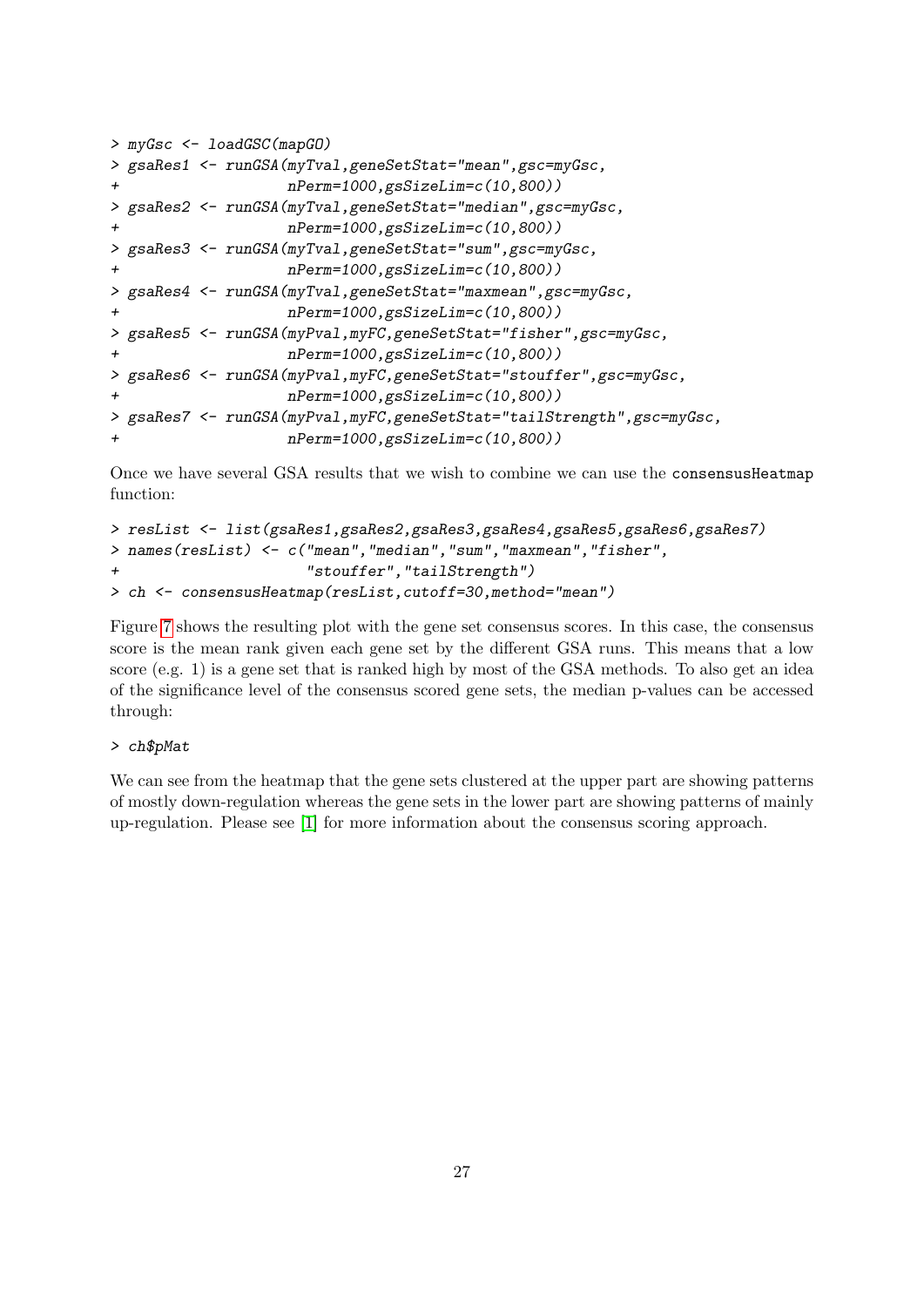<span id="page-27-0"></span>

Figure 7: Heatmap of consensus scores.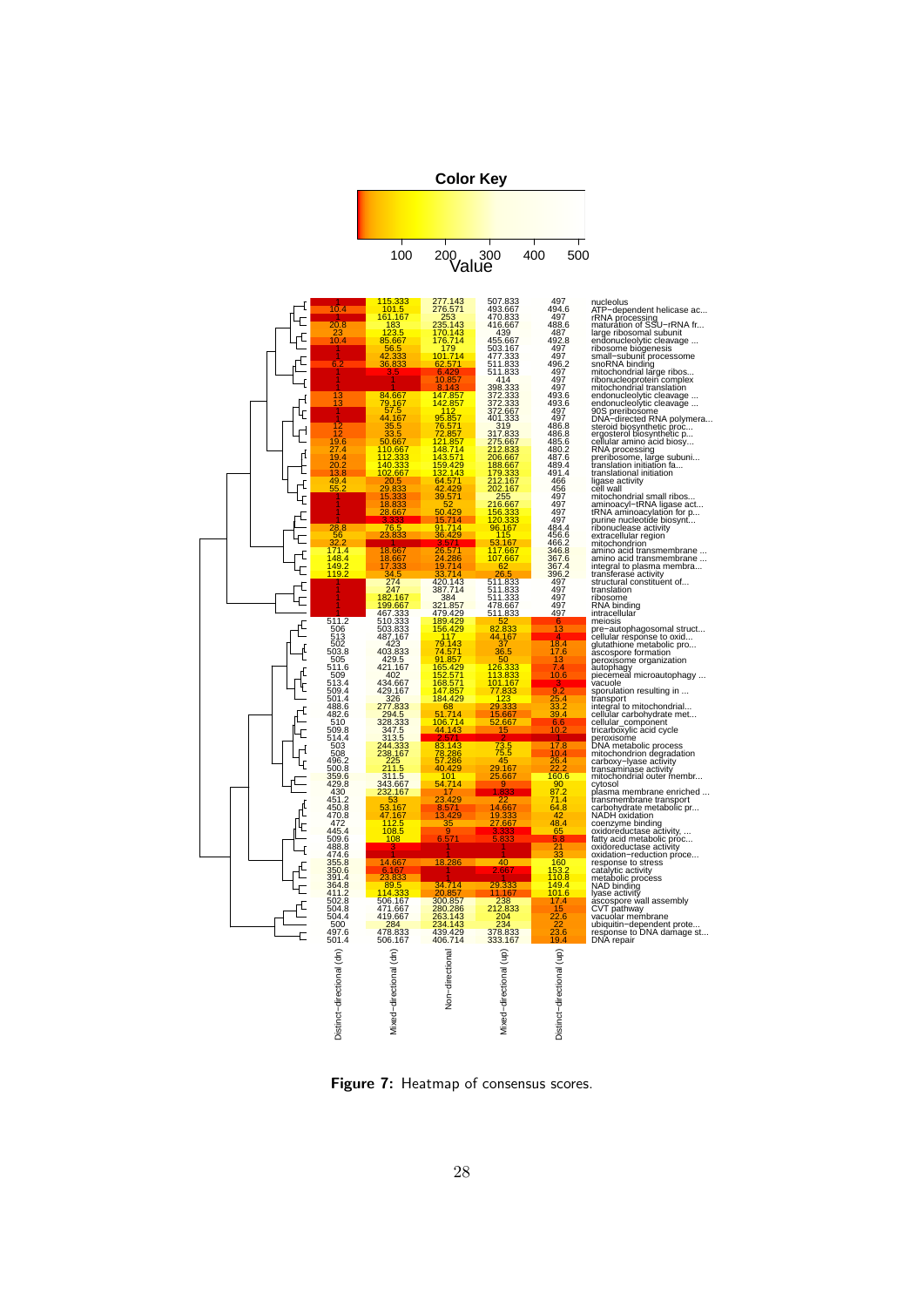# References

- <span id="page-28-0"></span>1. Väremo, L., Nielsen, J., and Nookaew, I. Enriching the gene set analysis of genome-wide data by incorporating directionality of gene expression and combining statistical hypotheses and methods. Nucleic Acids Research 41(8), 4378–4391 (2013).
- <span id="page-28-1"></span>2. Nookaew, I., Papini, M., Pornputtpong, N., Scalcinati, G., Fagerberg, L., Uhlén, M., and Nielsen, J. A comprehensive comparison of rna-seq-based transcriptome analysis from reads to differential gene expression and cross-comparison with microarrays: a case study in saccharomyces cerevisiae. Nucleic Acids Research 40(20) (2012).
- <span id="page-28-2"></span>3. Smyth, G. K. Limma: linear models for microarray data. In Bioinformatics and Computational Biology Solutions using R and Bioconductor, Gentleman, R., Carey, V., Dudoit, S., Irizarry, R., and Huber, W., editors, 397–420. Springer, New York (2005).
- <span id="page-28-3"></span>4. Fisher, R. Statistical methods for research workers. Oliver and Boyd, Edinburgh, (1932).
- <span id="page-28-4"></span>5. Stouffer, S., Suchman, E., Devinney, L., Star, S., and Williams Jr, R. The American soldier: adjustment during army life. Princeton University Press, Oxford, England, (1949).
- <span id="page-28-5"></span>6. Patil, K. and Nielsen, J. Uncovering transcriptional regulation of metabolism by using metabolic network topology. Proceedings of the National Academy of Sciences of the United States of America 102(8), 2685 (2005).
- <span id="page-28-6"></span>7. Oliveira, A., Patil, K., and Nielsen, J. Architecture of transcriptional regulatory circuits is knitted over the topology of bio-molecular interaction networks. *BMC Systems Biology*  $2(1)$ , 17 (2008).
- <span id="page-28-7"></span>8. Kim, S. and Volsky, D. Page: parametric analysis of gene set enrichment. BMC Bioinfor $matics 6(1), 144 (2005).$
- <span id="page-28-8"></span>9. Taylor, J. and Tibshirani, R. A tail strength measure for assessing the overall univariate significance in a dataset. *Biostatistics*  $7(2)$ ,  $167-181$  (2006).
- <span id="page-28-9"></span>10. Mootha, V., Lindgren, C., Eriksson, K., Subramanian, A., Sihag, S., Lehar, J., Puigserver, P., Carlsson, E., Ridderstråle, M., Laurila, E., et al. Pgc-1 $\alpha$ -responsive genes involved in oxidative phosphorylation are coordinately downregulated in human diabetes. Nature Genetics 34(3), 267–273 (2003).
- <span id="page-28-10"></span>11. Subramanian, A., Tamayo, P., Mootha, V., Mukherjee, S., Ebert, B., Gillette, M., Paulovich, A., Pomeroy, S., Golub, T., Lander, E., et al. Gene set enrichment analysis: a knowledgebased approach for interpreting genome-wide expression profiles. Proceedings of the National Academy of Sciences of the United States of America 102(43), 15545–15550 (2005).
- <span id="page-28-11"></span>12. Efron, B. and Tibshirani, R. On testing the significance of sets of genes. The Annals of Applied Statistics 1, 107–129 (2007).
- <span id="page-28-12"></span>13. Nookaew, I., Jewett, M., Meechai, A., Thammarongtham, C., Laoteng, K., Cheevadhanarak, S., Nielsen, J., and Bhumiratana, S. The genome-scale metabolic model iin800 of saccharomyces cerevisiae and its validation: a scaffold to query lipid metabolism. *BMC Systems*  $Biology 2(1), 71 (2008).$